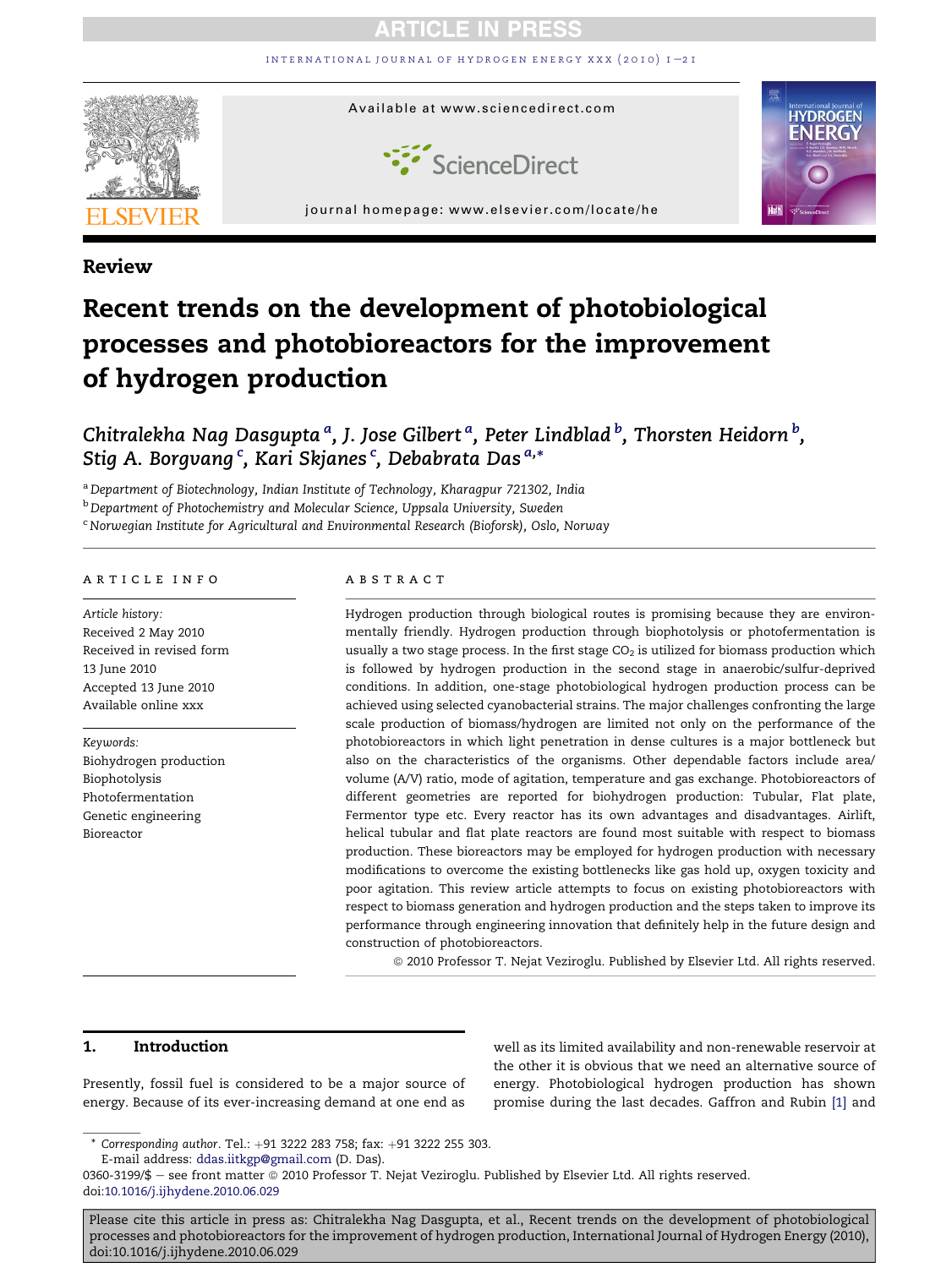later Spruit [\[2\]](#page-16-0) reported the simultaneous light-activated photo-production of hydrogen and oxygen using a photobiological process. The Research Institute of Innovative Technology for the Earth (RITE) has developed novel hydrogen production technologies for efficient production of hydrogen utilizing solar energy and photosynthetic microorganisms [\[3\]](#page-16-0). These processes can be beneficial in two ways: firstly by removing the green house gases (mostly  $CO<sub>2</sub>$ ) which are responsible for global-warming and production of nonpolluting, renewable potential energy carrier (biophotolysis by green algae and cyanobacteria) and secondly using waste materials that potentially create ecological hazards, as substrate (photofermentation by photosynthetic bacteria).

Photobiological hydrogen production has several limitations and the yield is very low compared to thermochemically and electrochemically produced hydrogen. Theoretically, during direct biophotolysis 2 mol of hydrogen should be produced from 2 mol of water, in indirect biophotolysis 12 mol of hydrogen is expected from 1 mol of glucose and in photofermentation 4 mol of hydrogen is expected from 1 mol of acetic acid. The actual yields are much lower than the theoretical maximum value because the enzymes (hydrogenase, nitrogenase) involved in the production of hydrogen in algae and cyanobacteria are rapidly inhibited by evolved oxygen. An advantage of the hydrogen production by purple photosynthetic bacteria is the lack of  $O<sub>2</sub>$  evolving activity. However the presence of uptake hydrogenases reduces the overall yield of the process [\[4,5\]](#page-16-0).

Various photobioreactors have been used for biomass and hydrogen production from photosynthetic microorganisms. In photobioreactor light energy is converted into biochemical energy. The fundamental factors that differentiate photobioreactors from normal reactor for chemotrophs are i) it is transparent and allows maximum penetration of light, ii) the energy source is instantaneous, cannot be stored in the reactor, and iii) self shading of cells occur. Self shading results in loss of excess absorbed energy via fluorescence and heat resulting in temperature rise necessitating additional cooling systems for bioreactors. A major issue limiting the large-scale production of hydrogen is the restricted light penetration into the deeper regions of the reactor. Other factors limiting the performance of the bioreactors include area/volume (A/V) ratio, agitation, temperature and gas exchange. Different genetically engineered strains are also being used to improve the hydrogen yield [\[6\].](#page-16-0) Many laboratory scale bioreactors have been constructed with improved features, novel characteristics and well defined culture conditions  $[7-9]$  $[7-9]$ . The thicknesses of the reactors are usually small to increase the A/V ratio and to avoid shading effects. External illumination (e.g. sunlight) can be taken into the deeper regions of the reactor through fiber optic cables and distribute the light evenly [\[10,11\]](#page-16-0). Diffused light plays a critical role in hydrogen production. Based on this, induced and diffused photobioreactors were developed [\[12,13\]](#page-17-0).

Several types of bioreactors have been designed to improve the above mentioned factors for biomass production and with a little modification for hydrogen production. Among them the tubular, flat panel and vertical-column type of photobioreactors are widely used for hydrogen production. There are several merits and demerits of these reactors. Large

illumination area can be achieved in tubular type but is limited to scale up due to higher concentrations of photosynthetically generated dissolved oxygen and high input energies for pumping (2000  $W/m^2$ ) [\[14\].](#page-17-0) The illumination area is small in vertical-column photobioreactors, but still they are widely used for microalgae and photosynthetic bacteria owing to their compactness, low cost, ease of operation and low shear stress in airlift and bubble column method of agitation [\[15](#page-17-0)–[17\].](#page-17-0) High photosynthetic efficiencies and effective control of gas pressure can be achieved in flat-plate photobioreactors [\[18,19\]](#page-17-0) and has been found more economic compared to other bioreactors [\[20\]](#page-17-0) but difficulty arises to maintain the culture temperature and suitable agitation system during hydrogen production.

Development of a suitable photobioreactors is still challenging. With a brief introduction to the microbiology, biochemistry and molecular biology of photosynthetic hydrogen production, the scope of this paper is to give a clear idea of the existing photobioreactors with respect to biomass generation and hydrogen production and the steps taken to improve its performance through engineering innovation and genetic modifications of the organisms.

## 2. Microbiology

Three different groups of microorganisms that are involved in biological hydrogen production processes: aerobic green algae (eukaryotes), cyanobacteria (blue-green algae), and anaerobic photosynthetic bacteria (mostly Gram negative prokaryotes). These are called phototrophs as they use light as their energy source. Different hydrogen producing organisms and their hydrogen yield are shown in [Table 1](#page-2-0). Gaffron and his co-researchers first observed that under aerobic condition unicellular green algae, Scenedesmus obliquus, is able to generate hydrogen in presence of light [\[1\]](#page-16-0). Later, Bishop and Gaffron indicated that light-dependent evolution of hydrogen appeared to require both photosystems (PSII and PSI) [\[21\].](#page-17-0) Green algae and cyanobacteria have both PSII and PSI, structurally and functionally similar to the higher eukaryotes. In some filamentous cyanobacteria, selected vegetative cells are differentiated into specialized structures called heterocysts, which provide an anaerobic environment for the oxygen labile nitrogenase through compartmentalization.

With few exceptions purple and some green photosynthetic bacteria are anaerobic Gram negative prokaryotes. Some of these organisms may contain specialized lightharvesting structures called Chlorosomes, as is the case for example among green sulfur bacteria. The non-sulfur bacteria can use organic acids from industrial organic wastes and waste products of dark fermentation to produce hydrogen. Although these bacteria may contain hydrogenases [\[22\],](#page-17-0) the anoxygenic hydrogen evolution is mostly observed by nitrogenase when ATP and electrons are available [\[23\].](#page-17-0)

The type of light harvesting pigments, photosystems, source of reducing power and enzyme systems involved in various phototrophic hydrogen producing organisms are summarized in [Table 2](#page-3-0).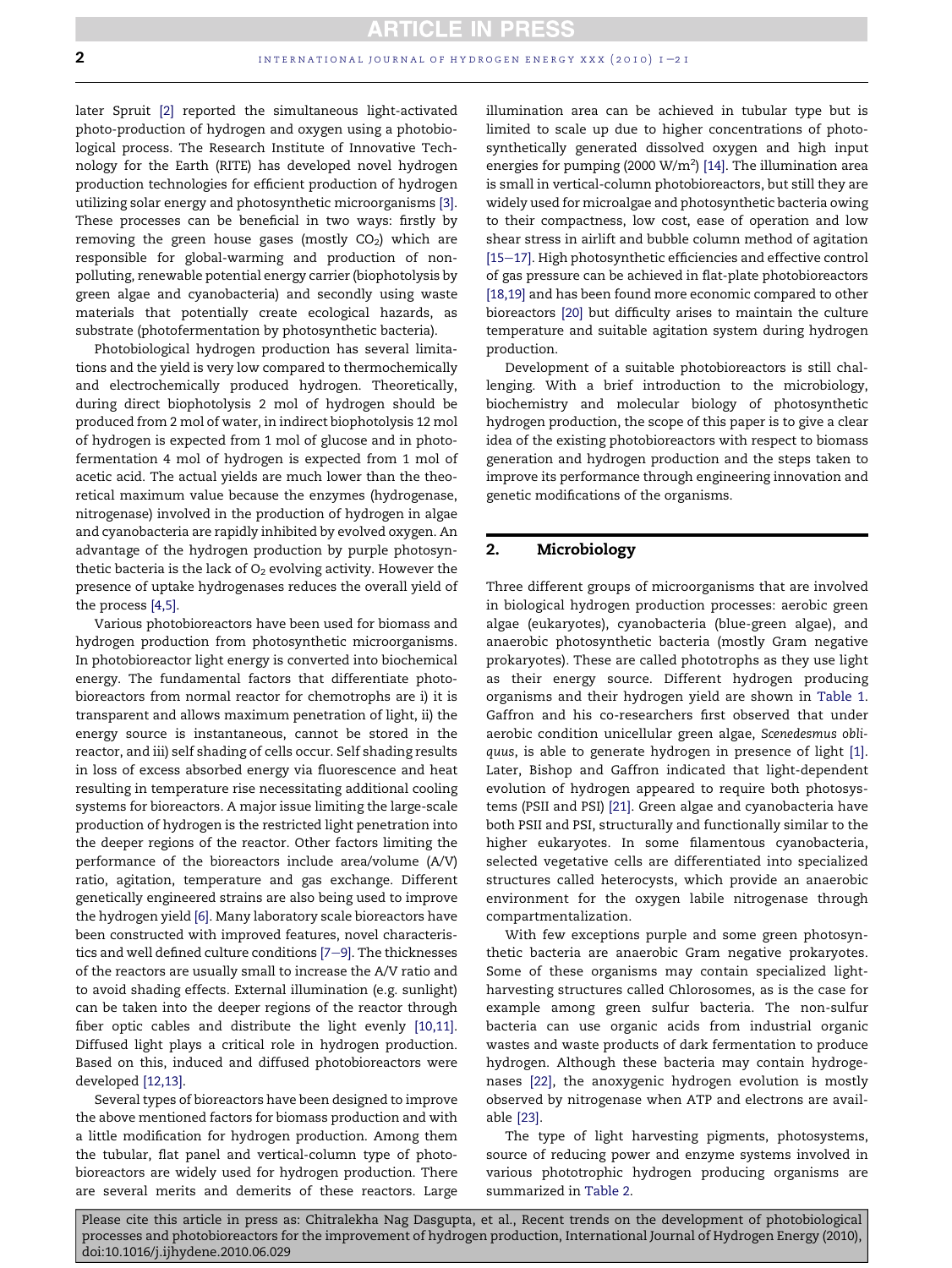| Organism                | Strains                                        |                          |                          | Optimum physiochemical conditions |                                           |                                         | Hydrogen production rate |                                      | References |
|-------------------------|------------------------------------------------|--------------------------|--------------------------|-----------------------------------|-------------------------------------------|-----------------------------------------|--------------------------|--------------------------------------|------------|
|                         |                                                | pH                       | $T\,{}^\circ\mathrm{C}$  | Light Intensity                   | Carbon source                             | (ml $L^{-1}$ <sub>cult</sub> $h^{-1}$ ) | $\mu$ mol/<br>mg<br>dw/h | $\mu$ mol/mg<br>chl a<br>(protein)/h |            |
| Green algae             | Chlamydomonas reinhardtii <sup>a</sup>         | $\overline{7}$           | $\overline{\phantom{0}}$ | 100 $\mu$ E/m <sup>2</sup> /s     | Acetate (17 mM)                           | 2.1                                     | $\overline{\phantom{m}}$ |                                      | $[24]$     |
|                         | Chlamydomonas MGA 161                          | 8                        | 30                       | 25 $W/m2$                         | 5% CO <sub>2</sub>                        | 4.48                                    |                          |                                      | $[25]$     |
|                         | Chlorella sorokiniana Ce <sup>a</sup>          | $\qquad \qquad -$        | $\overline{\phantom{a}}$ | 120 $\mu$ E/m <sup>2</sup> /s     | Acetate                                   | 1.35                                    |                          |                                      | $[26]$     |
|                         | Platymonas subcordiformis <sup>a</sup>         | $\qquad \qquad -$        | $\equiv$                 | 22 $W/m^2$                        |                                           | 0.048                                   |                          |                                      | $[27]$     |
| Cyanobacteria           |                                                |                          |                          |                                   |                                           |                                         |                          |                                      |            |
| Heterocystous           | Anabaena cylindrica B 629                      |                          | $\overline{\phantom{m}}$ | 7000 lux                          | 5% CO <sub>2</sub>                        |                                         | 0.103                    |                                      | $[28]$     |
|                         | Anabaena variabilis                            |                          | 30                       | 150 μE/m <sup>2</sup> /s          | 1% CO <sub>2</sub>                        |                                         | 0.25                     |                                      | $[29]$     |
|                         | <b>ATCC 29413</b>                              |                          |                          |                                   |                                           |                                         |                          |                                      |            |
|                         | Anabaena azollae                               | $\overline{\phantom{0}}$ | $\overline{\phantom{m}}$ | 140 $\mu$ E/m <sup>2</sup> /s     | $2\%$ CO <sub>2</sub>                     | 13                                      |                          | 38                                   | $[30]$     |
|                         | Aphanocapsa montana                            |                          | $\qquad \qquad -$        | 4–6 W/m <sup>2</sup> /s           | Air                                       | $\qquad \qquad -$                       | 0.4                      |                                      | $[31]$     |
|                         | Gleobacter PCC 7421                            | $\overline{\phantom{0}}$ | $\overline{\phantom{m}}$ | 20 μ $E/m^2/s$                    | CO                                        | $\overline{\phantom{0}}$                |                          | 1.38                                 | $[32]$     |
| Non-heterocystous       | Aphanothece halophytico                        | $\overline{\phantom{0}}$ | $\overline{\phantom{m}}$ |                                   |                                           |                                         |                          |                                      |            |
|                         | Chroococcidiopsis thermalis<br><b>CALU 758</b> | $\overline{\phantom{0}}$ | $\overline{\phantom{0}}$ | 70 $\mu$ E/m <sup>2</sup> /s      | $1\%$ CO <sub>2</sub>                     | $\equiv$                                | $\overline{\phantom{m}}$ | 0.7                                  | $[33]$     |
|                         | Spirulina platensis                            |                          | $\overline{\phantom{m}}$ | 8 W/m <sup>2</sup>                |                                           | 4.032                                   |                          | $\qquad \qquad -$                    | $[34]$     |
|                         | Microcystis PCC 7820                           |                          |                          | $20 \mu E/m^2/s$                  | CO                                        |                                         |                          | 0.16                                 | $[32]$     |
|                         | Oscillotoria limosa                            | $\overline{\phantom{0}}$ | 20                       | 1200 lux                          | CO <sub>2</sub>                           |                                         |                          | 0.83                                 | $[35]$     |
|                         | Oscillotoria miami BG7                         | 7.75                     | 35                       | 100 $\mu$ E/m <sup>2</sup> /s     | CO <sub>2</sub>                           |                                         | $\equiv$                 | 0.25                                 | $[36]$     |
|                         | Synechococcus PCC 602                          | $-$                      | $\overline{\phantom{0}}$ | 20 μ $E/m^2/s$                    | $_{\rm CO}$                               | $\equiv$                                | 0.66                     | $-$                                  | $[31]$     |
|                         | Synechocystis sp. PCC 6803                     | $\qquad \qquad -$        | $\overline{\phantom{0}}$ | 50 $\mu$ E/m <sup>2</sup> /s      | NaHCO <sub>3</sub>                        | $\equiv$                                | $\equiv$                 | 0.81                                 | $[37]$     |
| Photosynthetic Bacteria |                                                |                          |                          |                                   |                                           |                                         |                          |                                      |            |
| Purple sulfur           | Thiocapsa roseopersicina                       |                          |                          |                                   |                                           |                                         |                          |                                      | $[38]$     |
|                         | Chromatium sp. miami                           |                          | $\qquad \qquad -$        | 140 μE/m <sup>2</sup> /s          | Succinate,                                |                                         |                          | 6                                    | $[39]$     |
|                         | PSB 1071                                       |                          |                          |                                   | thiosulphate                              |                                         |                          |                                      |            |
| Purple non-sulfur       | Rhodobacter capsulatus ST410                   |                          |                          | 66 W/ $m2$                        | Malate                                    | 100                                     |                          |                                      | $[40]$     |
|                         | Rhodobacter sphaeroides RV                     |                          | $\qquad \qquad -$        | 155 $W/m^2$                       | $\qquad \qquad -$                         | 131                                     |                          |                                      | $[41]$     |
|                         | R. sphaeroides S                               |                          | $\overline{\phantom{m}}$ | 35 $W/m2$                         |                                           | 19                                      |                          |                                      | $[42]$     |
|                         | R. sphaeroides O.U. 001                        |                          | $\overline{\phantom{m}}$ | 200 $W/m^2$                       | Malate                                    | 20                                      |                          |                                      | $[43]$     |
|                         | Rhodopseudomonas palustris                     |                          | $\qquad \qquad -$        | 434 $W/m^2$                       | Acetate, propionate,<br>butyrate, ethanol | 7.6                                     |                          |                                      | $[44]$     |
|                         | Rhodospirillum rubnum                          |                          |                          | 400 $W/m^2$                       | Lactate, glutamate                        | 180                                     |                          |                                      | $[45]$     |
| Green sulfur            | Cholobium limicola                             |                          |                          |                                   | $\overline{\phantom{0}}$                  |                                         |                          |                                      | $[38]$     |
| Green gliding           | Chloroflexu aurantiacus                        | $\overline{\phantom{0}}$ | $\overline{\phantom{m}}$ | $\qquad \qquad -$                 | $\qquad \qquad -$                         | $\qquad \qquad -$                       |                          | $\overline{\phantom{m}}$             | $[38]$     |

<span id="page-2-0"></span>doi:10.1016/j.ijhydene.2010.06.029

 $\boldsymbol{\omega}$ 

[international journal of hydrogen energy xxx \(2010\) 1](http://dx.doi.org/10.1016/j.ijhydene.2010.06.029) INTERNATIONAL JOURNAL OF HYDROGEN ENERGY XXX (2010) 1-21

**ARTICLE IN PRESS**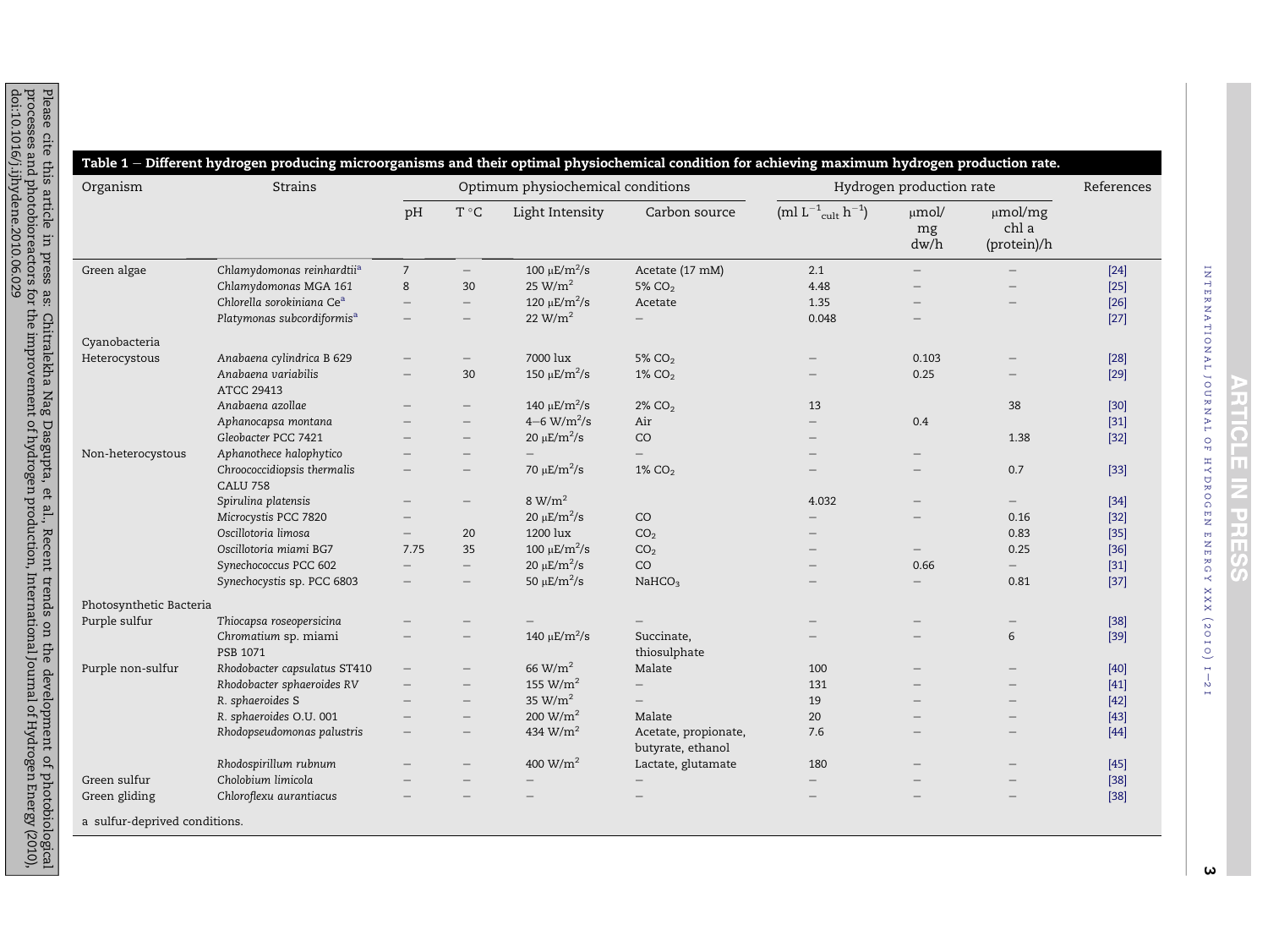<span id="page-3-0"></span>

|                                  | Table 2 $-$ Some features of hydrogen producing phototroph | ត្ត                                                                          |                                       |                                           |                                                   |
|----------------------------------|------------------------------------------------------------|------------------------------------------------------------------------------|---------------------------------------|-------------------------------------------|---------------------------------------------------|
| Micro-organism                   | Types                                                      | Light-harvesting pigments                                                    | Presence of photosystem               | Source of reducing power                  | Enzyme majorly involved in<br>hydrogen production |
| (Chlorophyta)<br>Green Algae     | Aerobic, oxygenic,<br>eukaryotes                           | a, b Carotenoids<br>Chlorophyll                                              | PSI & PSII                            | H <sub>2</sub> O and/or organic substrate | Hydrogenase                                       |
| Blue-green algae<br>(Cyanophyta) | Aerobic, oxygenic, Gram<br>+ ve prokaryotes                | a Carotenoids<br>Phycobilisome<br>Chlorophyll                                | PSI & PSII                            | H <sub>2</sub> O and/or organic substrate | Bidirectional hydrogenase and/or<br>Nitrogenase   |
| Purple sulfur bacteria           | Anaerobic, anoxygenic,<br>Gram -ve prokaryotes             | Bacterio-chlorophyll a/b<br>Carotenoids                                      | Single photosystemsimilar<br>to PSII  | $H_2S, S^0, S_2O_3^{-2}$                  | Nitrogenase                                       |
| Purple non-sulfur<br>bacteria    | Anaerobic, anoxygenic,<br>Gram -ve prokaryotes             | Bacterio-chlorophyll a/b<br>Carotenoids                                      | Single photosystem similar<br>to PSII | Organic acids                             | Nitrogenase and/or Bidirectional<br>hydrogenase   |
| Green sulfur bacteria            | Anaerobic, anoxygenic,<br>Gram -ve prokaryotes             | either Bchl c, d, or e in addition<br>Chlorosomes, that contain<br>to Bchl a | Single photosystem similar<br>to PSI  | $H_2S, S^0, S_2O_3^{-2}$                  | Hydrogenase                                       |
| Green gliding bacteria           | Anaerobic, anoxygenic,<br>Gram -ve prokaryotes             | Chlorosomes with Bchl<br>$c/d + Bchl a$                                      | Single photosystem similar<br>to PSII | I                                         | Hydrogenase                                       |
|                                  |                                                            |                                                                              |                                       |                                           |                                                   |

## 3. Biochemistry

Phototrophic microorganisms have very diverse physiology and metabolism; therefore there are also different pathways to generate hydrogen [[Fig. 1\]](#page-4-0). The advantages and disadvantages of different processes of hydrogen production are summarized in [Table 3.](#page-5-0) The processes can be distinguished as follows:

- Hydrogen evolution by green algae and cyanobacteria Direct biophotolysis Indirect biophotolysis
- Anoxygenic hydrogen evolution by photosynthetic bacteria.

## 3.1. Hydrogen evolution by green algae and cyanobacteria

#### 3.1.1. Direct biophotolysis

Hydrogen production through direct biophotolysis is a biological process that splits water to produce hydrogen and oxygen by utilizing solar energy. Green algae contain Photosystem II and Photosystem I for capturing light energy and exhibit oxygenic photosynthesis like higher plants. In absence of oxygen, electrons ( $e^-$ ) from reduced ferredoxin (Fd) can also be used by the hydrogenase to reduce protons  $(H^+)$  and evolve hydrogen  $(H<sub>2</sub>)$  (eqn. (1)).

$$
2H_2O + hv \to O_2\uparrow + 4H^+ + Fd \text{ (red) (4e^-)} \to Fd \text{ (red)}
$$
  

$$
(4e^-) + 4H^+ \to Fd \text{ (ox)} + 2H_2 \tag{1}
$$

Partial inhibition of PSII can generate anaerobic condition for the cell within a photobioreactor, as there is less wateroxidation activity to evolve  $O_2$  and the residual  $O_2$  is used by respiration [\[46\].](#page-17-0) In a ground breaking work of Melis and his coworkers it was found that sulfur deprivation inhibits PSII activity that led to anaerobic conditions within a photobioreactor [\[47,48\].](#page-17-0) Kyle et al. showed that photoinhibition is accompanied by selective loss of a 32-kDa protein (later identified as the PSII reaction centre protein D1) followed by activation of the reaction centre through rapid inbuilt repair mechanism [\[49\].](#page-17-0) In sulfur deprivation, re-biosynthesis of the D1 protein after loss is inhibited due to the scarcity of cysteine and methionine. Anaerobiosis induces the expression of [FeFe]-hydrogenase in algal cells [\[50,51\]](#page-18-0) and sustained hydrogen production can be achieved [\[47,52\]](#page-17-0). The overall process is depicted in [Fig. 2.](#page-6-0) Sulfate permease mutant can evolve  $H_2$  without depleting sulphate in the culture media [\[53\]](#page-18-0). Some photosystem II inhibitors have also been used to inhibit water oxidation activity [\[54\]](#page-18-0). Instead of acetate, which is normally used in the media as a carbon source,  $CO<sub>2</sub>$  emitted in industries can be coupled to the system as it will be less expensive in large scale  $H_2$  production as well as helpful for  $CO<sub>2</sub>$  removal [\[55\].](#page-18-0)

## 3.1.2. Indirect biophotolysis

Indirect biophotolysis is a very efficient process to separate  $O<sub>2</sub>$ and  $H_2$  evolution phases (eqn. [\(2\) and \(3\)](#page-4-0) mostly observed in cyanobacteria [[Fig. 1](#page-4-0)]. The stored carbohydrate is oxidized to produce  $H_2$ . The general reaction is as follows: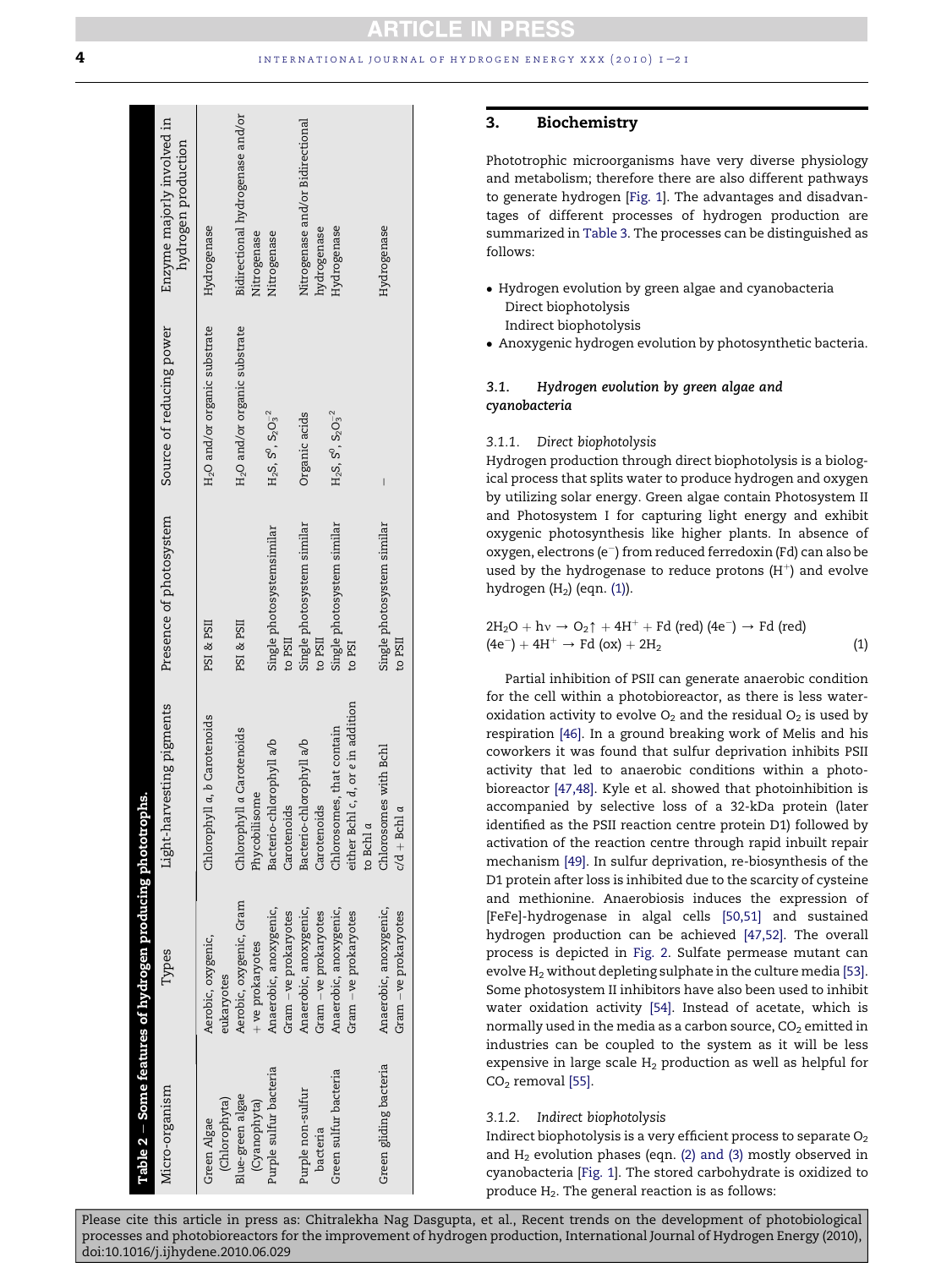## **RTICLE IN PRES**

#### INTERNATIONAL JOURNAL OF HYDROGEN ENERGY XXX (2010)  $1-21$  5

<span id="page-4-0"></span>

Fig.  $1 -$  Light-dependent different electron transport pathways for hydrogen production. Showing the oxygenic hydrogen production in green algae through hydrogenase.  $\Box$  Specially showing that, how blue-green algae (N<sub>2</sub> fixing) produced hydrogen through nitrogenase, driving electrons from photosynthetically produced reserve carbon source.  $O_2$  evolution separated from  $H_2$  evolution either by heterocyst or by temporal separation.  $\Box$  Showing the anoxygenic hydrogen production in photosynthetic bacteria through nitrogenase. Purple bacteria. Puren bacteria.

$$
12H_2O + 6 CO_2 \rightarrow C_6H_{12}O_6 + 6 O_2
$$
 (2)

$$
C_6H_{12}O_6 + 12H_2O \rightarrow 12H_2 + 6 CO_2
$$
 (3)

In anaerobic dark conditions, pyruvate ferredoxin oxidoreductase (PFOR) responsible for decarboxylation  $(CO<sub>2</sub>$  evolution) of pyruvate to acetyl-CoA is linked to  $H_2$  production via reduction of ferredoxin. In presence of light, ferredoxin is reduced by NADH produced during catabolism of pyruvate by the pyruvate dehydrogenase (PDH). The  $N_2$ -fixing cyanobacteria produce hydrogen mainly by nitrogenase (fixing  $N_2$  to NH3) instead of bidirectional hydrogenase, however in several non-N<sub>2</sub>-fixing cyanobacteria,  $H_2$  evolution is also observed through bidirectional hydrogenase [\[4,5\]](#page-16-0).

In filamentous cyanobacteria, nitrogenase is located in the heterocycts with a functional PSI (no PSII activity). The electrons are donated to PSI in the heterocyst come from reserve carbon transported from the neighbor vegetative cell. However, the hydrogen production is energetically burden due to the biosynthesis and maintenance of the heterocysts and the significant ATP requirement of nitrogenase (eqn. (4) and (5).

 $N_2 + 8 H^+ + Fd$  (red) (8e<sup>-</sup>) + 16 ATP  $\rightarrow$  2 NH<sub>3</sub> + H<sub>2</sub> + Fd (ox) + 16<br>ADP + Pi (4)  $ADP + Pi$  (4)

$$
8 H^+ + 8 e^- + 16 ATP \leftrightarrow 4H_2 + 16 ADP + 16 Pi
$$
 (5)

Heterocyst provides spatial separation of  $O<sub>2</sub>$  and  $H<sub>2</sub>$ evolution. Non-heterocystous cyanobacteria can separate  $O<sub>2</sub>$ and  $H_2$  production in time (temporal separation). It has been found that nitrogenase can be converted from active to inactive form after a sudden and short-term exposure to high oxygen concentrations [\[56,57\]](#page-18-0).

## 3.2. Anoxygenic hydrogen evolution by photosynthetic bacteria

Twoprincipal classesof photosynthetic bacteria, thepurplebacteria and the green bacteria, carry outphotosynthesiswith a single photosystem. Green bacteria have the PSI type reaction centre. Inorganic/organic substrates are oxidized to donate electrons to reduce ferredoxins via FeS proteins. Reduced ferredoxin serves directly as electron donor for the dark reaction (fixation of CO<sub>2</sub>) as well as for the  $H_2$ production.

In contrast,purple bacteria contain a PSII like reaction centre thus is incapable of reducing ferredoxin, but can generate ATP via cyclic electron flow. The electrons desired for nitrogenase mediated hydrogen evolution is driven from inorganic/organic substrate, which proceeds to the "quinone pool" through reaction centre bacteriochlorophyll (P<sub>870</sub>). However, the energy potential of quinone is insufficiently negative to reduce  $NAD<sup>+</sup>$  directly. Therefore, the electrons from the quinone pool are forced backward to reduce  $NAD<sup>+</sup>$  to NADH. This energy requiring process is called reversed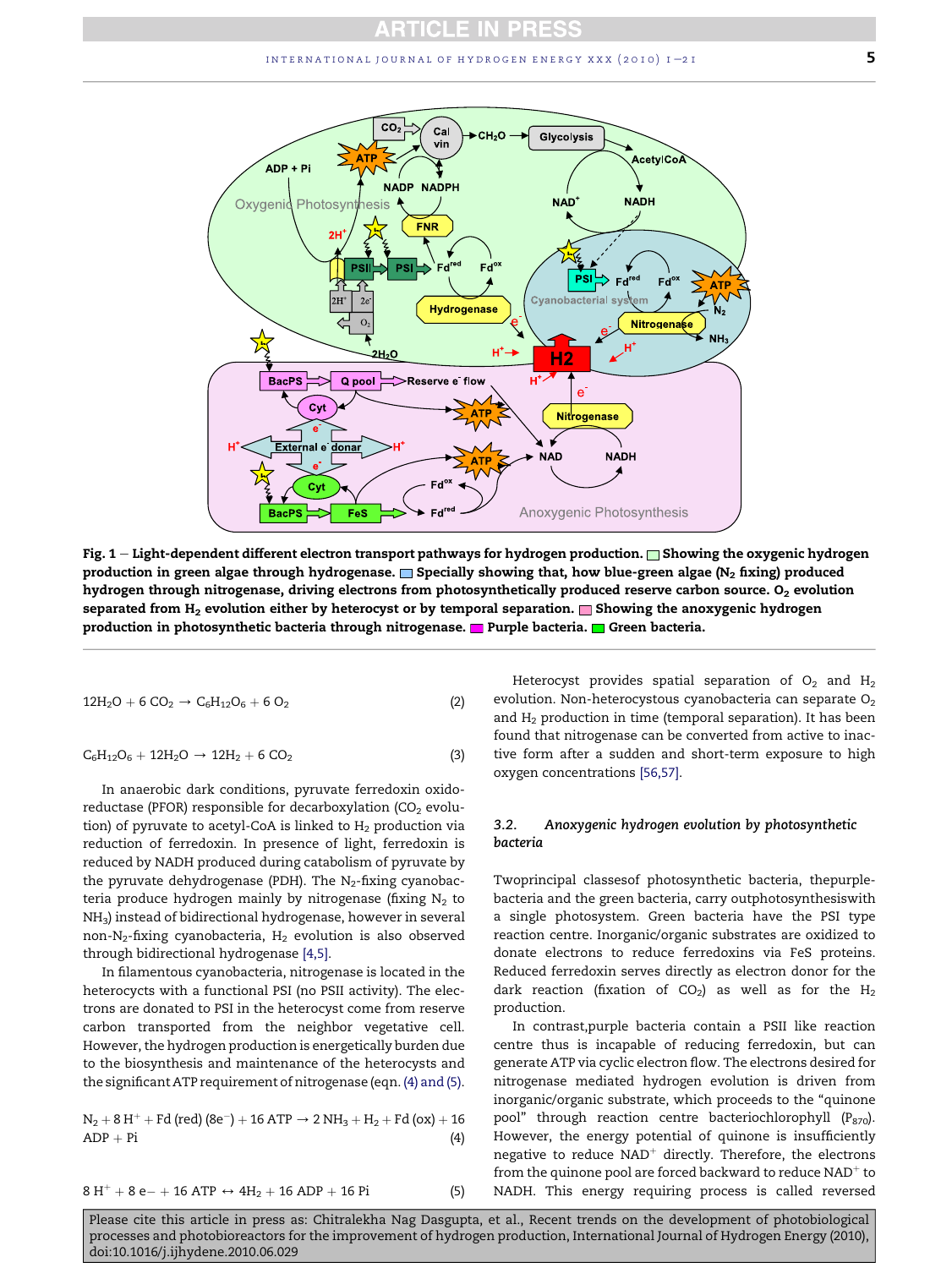## **ARTICLE IN PRES**

#### <span id="page-5-0"></span>6 **6** international journal of hydrogen energy xxx (2010)  $1-21$

|                                                   |                                                                                  | Table 3 – Advantages and disadvantages of different light-dependent hydrogen production processes.                                                                                                                                                                                                                                                                                                                                                              |                                                                                                                                                                                                                                  |
|---------------------------------------------------|----------------------------------------------------------------------------------|-----------------------------------------------------------------------------------------------------------------------------------------------------------------------------------------------------------------------------------------------------------------------------------------------------------------------------------------------------------------------------------------------------------------------------------------------------------------|----------------------------------------------------------------------------------------------------------------------------------------------------------------------------------------------------------------------------------|
| Micro-organism involved in<br>hydrogen production | Preferable light-dependent<br>metabolic pathway for H <sub>2</sub><br>generation | Advantages                                                                                                                                                                                                                                                                                                                                                                                                                                                      | Disadvantages                                                                                                                                                                                                                    |
| Green algae                                       | Direct and indirect biophotolysis<br>through bidirectional<br>hydrogenase        | This method (biophotolysis) can<br>be established as the best<br>potential method to satisfy the<br>future energy demand<br>• Hydrogen-economy<br>strategy based on a virtually<br>limitless and renewable<br>source.<br>• Energy cycle is carbon-free<br>• Also the theoretical energy<br>efficiency is much higher for<br>hydrogen production from<br>biophotolysis (40%)(Prince<br>and Kheshgi 2005)compared<br>to hydrogen production<br>from biomass (1%). | Simultaneous production of $O_2$<br>and $H2$<br>• Inhibition of hydrogenase<br>by oxygen.                                                                                                                                        |
| Blue-green algae                                  | Indirect biophotolysis through<br>nitrogenase                                    | $H_2$ evolution is separated<br>from $O_2$ evolution<br>• Compartmentalization in<br>heterocystous $N_2$ fixing<br>cyanobacteria<br>• Temporal separation (light/<br>dark) in non-heterocystous<br>cyanobacteria                                                                                                                                                                                                                                                | Energetically burdensome<br>$\bullet$ Biosynthesis and<br>maintenance of<br>heterocysts<br>• Significant ATP requirement<br>of nitrogenase.<br>Presence of uptake hydrogenase<br>• Re-oxidize the produced<br>molecular hydrogen |
| Photosynthetic bacteria                           | Photofermentation through<br>nitrogenase                                         | Helping in removal of<br>environmental pollutants<br>· Use of industrial waste.<br>• Use of organic acids<br>produced from dark<br>fermentation.                                                                                                                                                                                                                                                                                                                | Need $N_2$ limited condition<br>Need pretreatment of industrial<br>effluent as it may be toxic and<br>opaque in nature<br>Presence of uptake hydrogenase<br>• Re-oxidize the produced<br>molecular hydrogen                      |

electron flow. There is no evolution of oxygen in this process. The net amount of hydrogen produced is influenced by the activity of uptake hydrogenase [\[58\].](#page-18-0)

Photosynthetic purple bacteria have been considered the best for photobiological hydrogen production [\[59\]](#page-18-0) as it can utilize industrial wastes [\[60\]](#page-18-0) and the byproduct (organic acids) of dark fermentation (eqn. (6)).

$$
CH3COOH + 2H2O \rightarrow 4H2 + 2 CO2
$$
 (6)

## 4. Enzyme responsible for hydrogen production

In broad sense two types of enzymes, hydrogenases and nitrogenases are catalyzing the reduction of protons  $(H^+)$  to produce molecular hydrogen  $(H<sub>2</sub>)$ . Both these enzymes are metalloproteins (contain metals in their active sites).

#### 4.1. Hydrogenase

Phylogenetic analyses, based on sequence alignments of catalytic subunits of hydrogenases, have led to the identification of three phylogenetically distinct classes of enzymes, [NiFe] hydrogenases, [FeFe]-hydrogenases and Fe-S free hydrogenases, initially called metal free but later renamed [Fe]-hydrogenases, each characterized by a distinctive functional core that is conserved within each class [\[61\].](#page-18-0) Turnover for hydrogen production is much higher for [FeFe]-hydrogenases whereas [NiFe]-hydrogenases are more oxygen tolerant. [Fe]-hydrogenase is not involved in hydrogen production. This hydrogenasecatalyzethe reduction of  $CO<sub>2</sub>$  by  $H<sub>2</sub>$  to methane, and the bacteria that rely on such enzymes are mostly methanogens.

#### 4.2. Nitrogenase

The bacterial enzyme nitrogenase has agronomic importance as it is responsible for natural fertilization of soil by fixing  $N_2$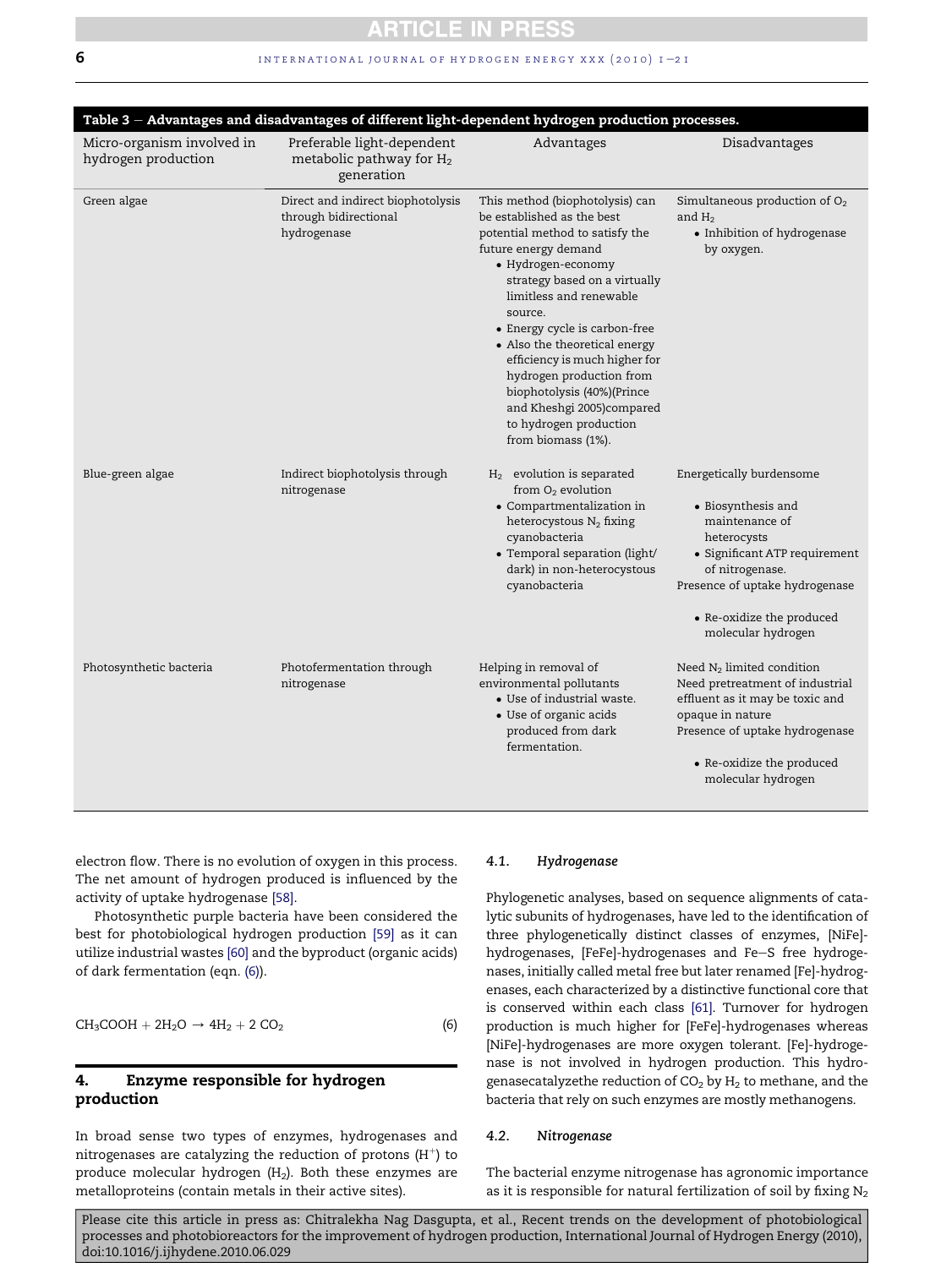## ICLE IN PRES

#### INTERNATIONAL JOURNAL OF HYDROGEN ENERGY XXX (2010)  $1-21$   $\overline{7}$

<span id="page-6-0"></span>

Fig. 2 - Sulfur deprivation produce anoxic condition for induction of hydrogenase. PSII is partially inhibited and electrons are mostly derived from reserve carbon source via plastoquinon.

into NH<sub>3</sub>. Though, the nitrogenase is mainly involved in  $N<sub>2</sub>$ -fixation but it also capable of simultaneous  $H<sub>2</sub>$  production. Researchers are exploiting this capability of nitrogenase to produce higher amount  $H_2$  in  $N_2$  limited condition [\[62\]](#page-18-0).

## 4.3. Limitations of enzymes involved in hydrogen production

If harnessed properly, hydrogenase containing microorganisms could be used to supply the next generation economic fuel. However, the major challenges that researchers face in this transit is to overcome the sensitivity of hydrogenase to oxygen. Continuous production of  $H<sub>2</sub>$  is difficult in the light since oxygen is one of the obligatory products of water oxidation. Isolation of hydrogenase from cells and its subsequent analysis is also very difficult. To date only a few hydrogenases are known to display tolerance to oxygen and various strategies have been adopted to generate oxygen tolerant mutants. Hydrogenase from extremophiles which are naturally more tolerant to oxygen may provide further inspiration for the development of such technologies. Aquifex aeolicus hydrogenase is a good candidate for biotechnological applications due to their high resistance to aerobic and thermal inactivation [\[63\]](#page-18-0). It was observed that algal hydrogenase which are the smallest and the simplest of hydrogenases, encoding only the H-cluster where the active domain is located, are much more sensitive to oxygen inactivation. It was believed that F-cluster domain might provide additional protection to the active site from oxygen inactivation. On the other hand, the conserved amino acid sequence of the H-cluster or the active site suggests that the amino acid

composition of this domain is critical to the protection of the active site from oxygen. A recent overview is made on green algal hydA genes, including the demonstration of the transcription of three genes with characteristics of hydrogenase in a single green algal strain [\[64\].](#page-18-0)

Nitrogenases are sensitive to oxygen, but are relatively less than hydrogenases. Nitrogenases are mainly present not only in anaerobic prokaryotes but also in cyanobacteria where the anaerobic hydrogen production is separated from the oxygenic photosynthesis through special (heterocyst) or temporal (light/darkness). Hydrogen production is favored under nitrogen limiting conditions and is a highly energy consuming process.

## 5. Genetic and metabolic engineering for enhanced hydrogen production

Genetic and metabolic modification can be a very effective and promising method to optimize and redirect the flow of reducing equivalents (electrons) to the enzyme and also the accumulation of protons  $(H<sup>+</sup>)$ , to achieve a satisfactory amount of hydrogen  $(H<sub>2</sub>)$  evolution in large scale. The various genetic and metabolic engineering strategies for overcoming the bottlenecks of hydrogen production are summarized in [Table 4](#page-7-0).

For enhanced photo-production of hydrogen, photosynthetic efficiency can be increased by modifying the lightharvesting antenna complexes responsible for capturing the solar energy. Large antenna complexes of cyanobacteria and green algae help them to grow in low light condition, but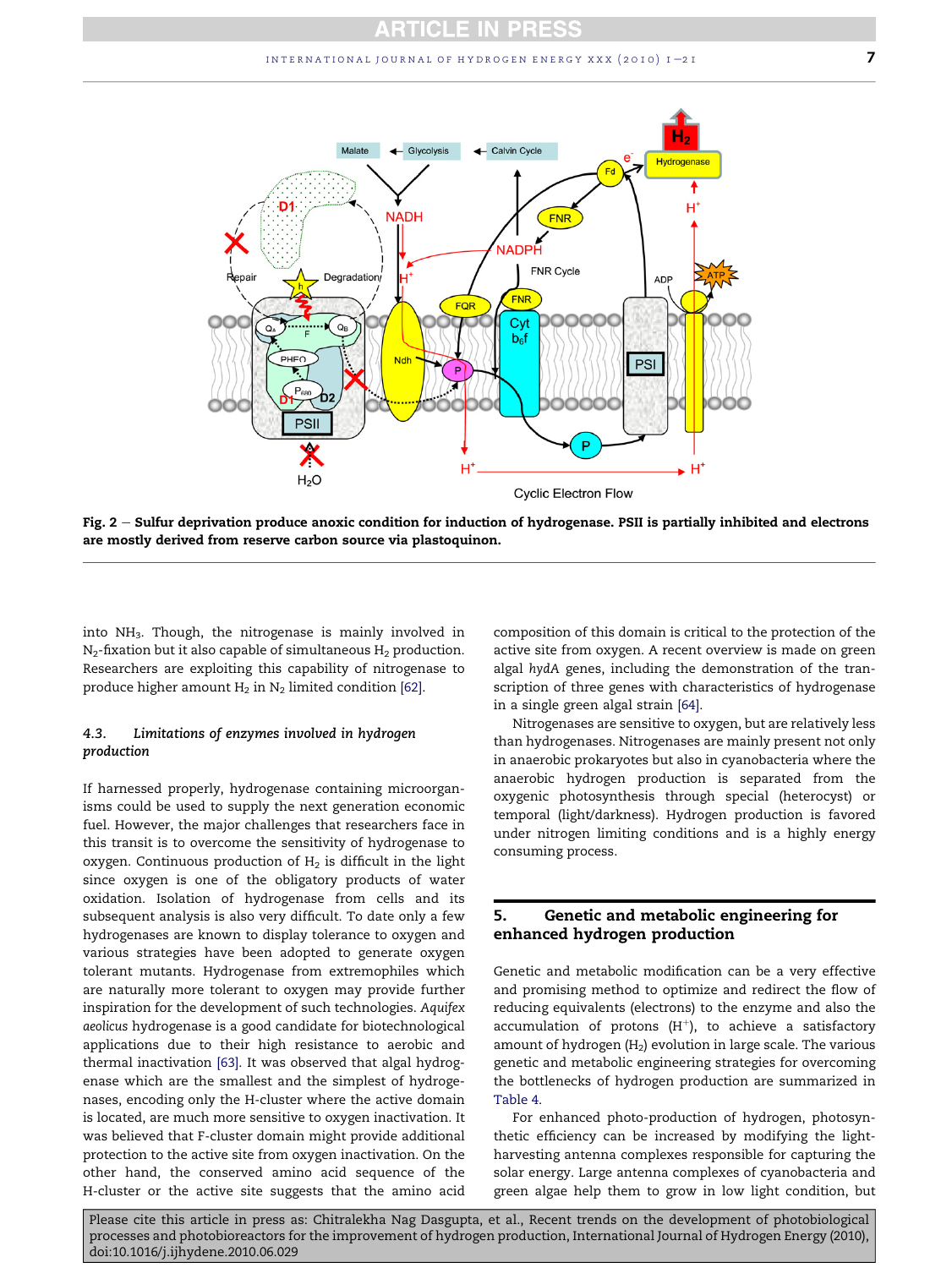#### <span id="page-7-0"></span>8 **8** international journal of hydrogen energy xxx (2010)  $1-21$

| Strategies                                  | Advantages                               | achene and membene engineering buttegleb for overcoming the bottleneemb or hydrogen production.<br>Microorganisms | References |
|---------------------------------------------|------------------------------------------|-------------------------------------------------------------------------------------------------------------------|------------|
|                                             |                                          |                                                                                                                   |            |
| Pigment reduction                           | Increasing the photosynthetic            | Green algae (Chlamydomonas reinhardtii,                                                                           | [66, 68]   |
|                                             | efficiency                               | Dunaliella salina)                                                                                                |            |
|                                             |                                          | Synechocystis PCC 6803                                                                                            | [67]       |
|                                             |                                          | Rhodobactersphaeroides (mutant MTP4 & P3)                                                                         | [69, 70]   |
| Generating anaerobic                        | Activating hydrogen producing            | C. reinhardtii (arp mutant)                                                                                       | [71, 72]   |
| environment                                 | enzyme                                   | C. reinhardtii (D1 protein mutant)                                                                                | $[73]$     |
| Oxygen-tolerant enzyme                      | Producing hydrogen in presence           | Chlamydomonas sp.                                                                                                 | $[53]$     |
|                                             | of oxygen                                | Synechococcus sp. PCC7942                                                                                         | $[74]$     |
| Eliminating competitive                     | Redirecting the $e^-$ flux towards the   | C. reinhardtii 137c                                                                                               | $[75]$     |
| inhibition by other e <sup>-</sup> acceptor | hydrogen producing enzyme                |                                                                                                                   |            |
| Introducing foreign efficient               | Enhancing hydrogen production in         | Synechococcus elongates                                                                                           | [77, 78]   |
| hydrogen producing enzyme                   | that particular micro-organism,          | Rhodospirillum rubrum                                                                                             | $[76]$     |
|                                             | that may be efficient in other criteria. |                                                                                                                   |            |
| Eleminating uptake hydrogenase              | Inhibiting re-oxidation of produced      | Thiocapsa roseopersicina (hypF-deficient mutant)                                                                  | $[79]$     |
| activity                                    | hydrogen                                 | Rhodospirillum rubrum (hupL-deficient mutant)                                                                     | [80]       |
|                                             |                                          | R. sphaeroides (hupSL-deficient mutant)                                                                           | [81]       |
| Enhancing the capacity of deriving          | Contributing in hydrogen production      | C. reinhardtii (Stm6 strain)                                                                                      | [84, 85]   |
| $e^-$ from carbohydrates                    | in anoxic dark condition                 |                                                                                                                   |            |
| Inhibiting or over-expressing the           | Redirecting the $e^-$ flux towards       | Synechocystis (mutant M55), Rhodobacter                                                                           | [86]       |
| crucial metabolic enzymes                   | hydrogen producing enzyme                | capsulatus (IR4)                                                                                                  |            |
|                                             |                                          |                                                                                                                   |            |

#### Table 4  $-$  Genetic and metabolic engineering strategies for overcoming the bottlenecks of hydrogen production.

results in dissipation and loss of excess photons as fluorescence or heat at saturating light conditions. It is debatable whether the LHCIIb (major peripheral antenna), or CP26 and CP29 (minor antenna) or another component is critical for non-photochemical quenching (NPQ) that protects the PSII in Chlamydomonas reinharditii [\[65\].](#page-18-0)Reduction in pigment content can lead to better penetration of light inside the reactor and reduce the wastage of light energy. It has been observed that hydrogen production could be increased by a mutant algal strain having reduced chlorophyll antenna [\[66\].](#page-18-0) It was also expected that cyanobacteria deficient in phycobilisomes, which implies uncoupling of electron transport and preferable excitation of PSI by illumination, can enhance the rate of hydrogen production [\[67\]](#page-18-0). Another promising technology, the RNA interference (RNAi) technology has also been used to down regulate the entire family of light harvesting complexes (LHC) in Chlamydomonas reinhardtii [\[68\]](#page-18-0). Using a Rhodobacter sphaeroides mutant MTP4 within the plate-type reactor, 50% more hydrogen is produced than its wild type counterpart R. sphaeroides RV [\[69\].](#page-18-0) Another mutant (P3 mutant) with 2.7 folds decrease in core antennal (LH1) content and 1.6 folds increases in peripheral antennal (LH2) content has given accelerated  $H_2$  production compared to wild type [\[70\]](#page-18-0). A differential strategy is necessary to sort out the pigments that are produced specifically during hydrogen production stage and its contribution towards the photosynthetic efficiency.

One of the major problems for producing hydrogen using biological systems, is the extreme sensitivity of hydrogen producing enzymes to oxygen. Cyanobacteria and green algae produce oxygen due to the water splitting in PSII which inhibits the hydrogenase activities. Under normal growth conditions, the photosynthetic rate is  $4-7$  folds higher than the respiration rate. By using attenuated photosynthesis/respiration ratio (P/R ratio) mutants (apr mutants) of Chlamydomonas reinhardtii, the P/R ratio drops below one, thereby establishing anaerobic conditions which

mimic the physiological status of sulfur-deprived cells [\[71\]](#page-18-0). The sulfur-deprivation method that may cause cell growth inhibition and death can be avoided [\[72\].](#page-18-0) It has also been reported that a sulfur-deprived C. reinhardtii D1 mutant that carried a double amino acid substitution, is superior to the wild type for hydrogen production. The leucine residue L159 in the D1 protein was replaced by isoleucine, and the asparagine N230 was replaced by tyrosine (L159I-N230Y). This strain is very efficient for prolonged  $H_2$  production and also having lower chlorophyll content and higher respiration rate that contributes in net yield [\[73\]](#page-18-0).

Significant research has been performed to increase the oxygen tolerance of hydrogen producing enzymes, especially hydrogenases [\[74\]](#page-18-0). By introducing random and site directed mutagenesis in Chlamydomonas, strains with 10 fold more oxygen tolerance has been obtained [\[53\]](#page-18-0).

Lee and Greenbaum described that there is a competitive inhibition of hydrogen production by  $CO<sub>2</sub>$  fixation.  $CO<sub>2</sub>$  fixation can be inhibited if ATP requirements are not fulfilled. Genetic insertion of a polypeptide protein channel with a hydrogenase promoter can reduce the proton gradient across the thylakoid membrane by avoiding the ATPase channel where ATP is produced during proton transfer in algal cells [\[75\].](#page-18-0)

Efficiency of the enzymes is another important factor affecting the rate of hydrogen photo-production. In photosynthetic bacteria, net hydrogen production can be increased by improving the efficiency of nitrogenase. By knocking out  $q$ lnB and  $q$ lnK, genes encoding  $P_{II}$ -like proteins, the problem of repression of nitrogenase by ammonium ions has been overcome in R. sphaeroides [\[76\].](#page-18-0) Another possibility is heterologous over expression of an efficient enzyme in the cells. Cyanobacteria have a bidirectional [NiFe]-hydrogenase which may be inefficient for hydrogen production and hydrogen is mostly produced by nitrogenase. Interestingly an [FeFe] hydrogenase (hydA) from Clostridium pasteurianum was introduced, expressed and functional, without the co-expression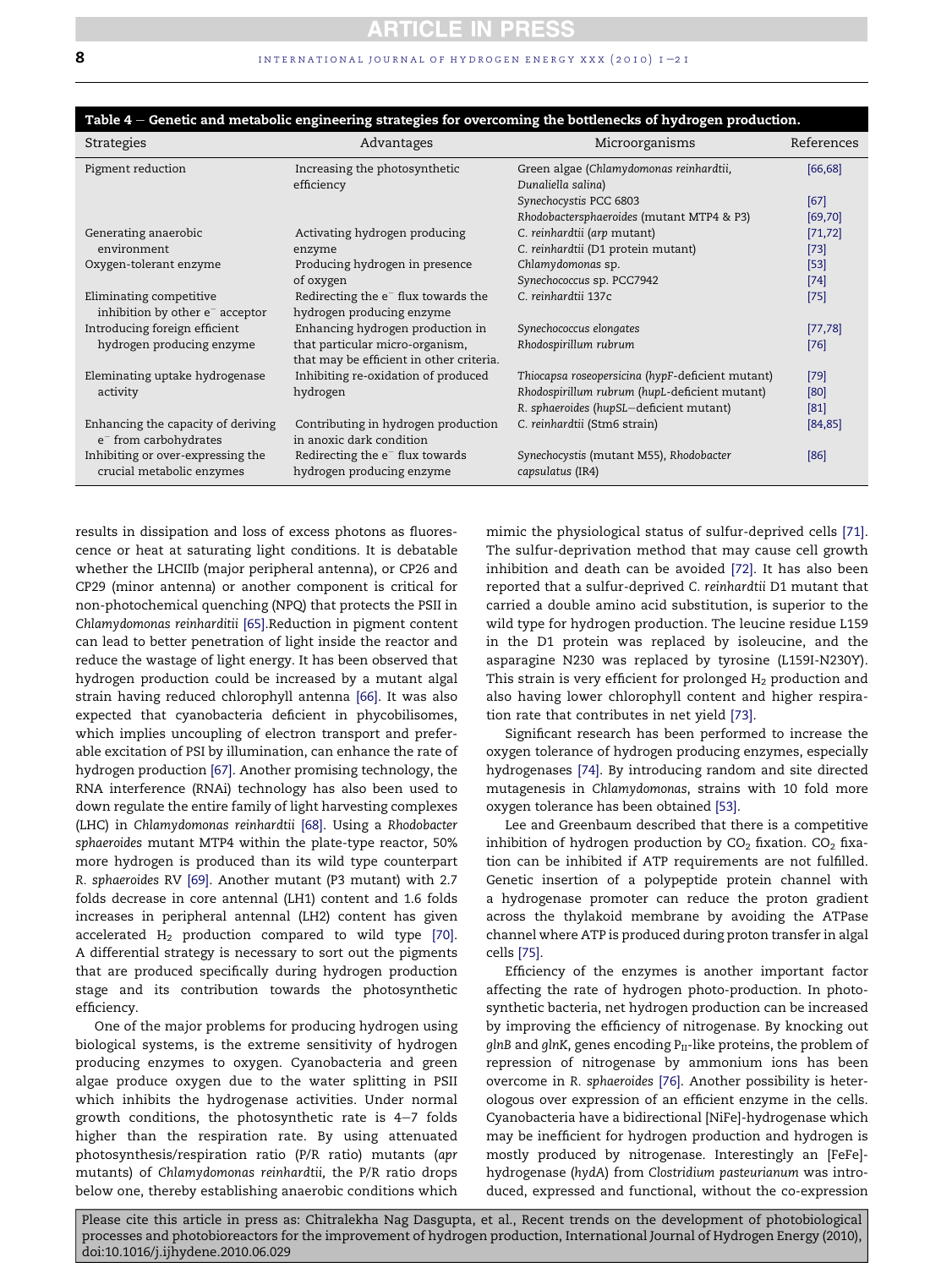of maturation proteins, in the cyanobacterium Synechococcus elongatus [\[77,78\]](#page-18-0). In addition, clostridial hydA has been cloned into Rhodospirrillum rubrum and the native hydrogenase of R. rubrum (hydC ) has been over expressed. In both cases pyruvate is the electron donor for hydrogen production [\[76\].](#page-18-0)

To achieve the theoretical maximum value for hydrogen production, there is an additional obstacle in cyanobacteria and photosynthetic bacteria. The produced hydrogen could be re-oxidized again by another enzyme known as the uptake hydrogenase (NiFe-hydrogenase). Mutants, deficient of uptake hydrogenase activity dramatically increases the net production of hydrogen. Inactivation of all hydrogenases, including all uptake activities, in Thiocapsa roseopersicina (hypF-deficient mutant) under nitrogen-fixing condition, caused a significant increase in the hydrogen evolution capacity [\[79\]](#page-18-0). Ruiyan and co-researchers also reported that a R. rubrum mutant deleted of hupL encoding the large subunit of uptake hydrogenase produced increased amount of  $H_2$  [\[80\].](#page-18-0) To date significant research has been performed to inhibit the uptake hydrogenase activity using different approaches. Gokhan and coresearchers used a suicide vector for site directed mutagenesis of uptake hydrogenase (hupSL) in R. sphaeroides. They obtained 20% more  $H_2$  production than wild type [\[81\].](#page-18-0)

Along with external electron donors like  $H<sub>2</sub>O$  for cyanobacteria and green algae, and sulfur containing inorganic compounds or organic acids for photosynthetic bacteria, reducing equivalents can be derived from either reserve carbon source produced during biomass formation. In cyanobacteria and green algae, this alternative metabolic process can produce hydrogen via fermentative reactions and/or reducing plastoquinon (PQ) by Ndh to maintain the NAD/ NADH balance and ATP supply [\[82,83\].](#page-18-0) After random gene insertion in C. reinhardtii, a strain named Stm6 with modified respiratory metabolism was isolated. This strain is able to accumulate large amount of starch in the cells, and has low dissolved oxygen concentration. It can produce  $5-13$  times more hydrogen than the wild type [\[84\]](#page-18-0). Supplying a carbon source like acetate or glucose externally, hydrogen production increase more compared to inorganic media. Species of Chlorella has a hexose uptake protein that is involved in transferring external carbohydrate to the cell. Recently, the HUP1 (hexose uptake protein) from Chlorella kessleri was introduced into C. reinhardtii to increase the supply of external glucose into the cell. Hydrogen production capacity was increased about 150% by supplying 1 mM glucose to a strain of Stm6 where HUP1 has been inserted [\[85\]](#page-18-0).

Some modifications have also been made in the metabolic pathways to redirect the electron flux towards the hydrogen producing enzyme. Thus NADPH-dehydrogenase deficient mutant M55 of Synechocystis, a non-nitrogen fixing cyanobacteria, accumulate NADPH and evolve significant amounts  $H_2$  by the bidirectional NADP-dependent hydrogenase. By improving the synthesis of D-malic enzyme and using D-malate as the sole carbon source in strain IR4 of Rhodobacter capsulatus, a 50% higher hydrogen production has been demonstrated [\[86\]](#page-19-0). Metabolic engineering by genetic modification could be a stable solution for efficient hydrogen production. This approach could rationalize different other problems and parameters for producing hydrogen in a large scale with a pilot reactor.

## 6. Photobiological reactors for the improvement of hydrogen production

### 6.1. Effect of physiochemical parameters

The performance of a photobioreactor in terms of hydrogen production is not just limited by physical parameters, like for example the quantity of light penetrating into the reactor, but also depends on the physiochemical parameters influencing the various biochemical pathways towards hydrogen production.

The major physiochemical parameters affecting hydrogen production are:

- $\bullet$  pH
- Temperature
- Light intensity
- Dissolved oxygen
- $\bullet$  Dissolved CO<sub>2</sub>
- Shear due to agitation
- Carbon and nitrogen sources, and their specific ratios

Parameters for biomass and hydrogen production are different. For example, a carbon to nitrogen (C:N) ratio of 7.5:10 induces biomass formation while 15:2 induces hydrogen production in R. sphaeroides [\[87\]](#page-19-0). Apart from C:Nratio, the source of nitrogen-ammonia, glutamate or yeast extract can also affect the process as nitrogenases are reversibly inhibited by ammonia [\[88\].](#page-19-0) When nitrate was added in fed-batch mode, an increase in carbon fixation rate of 56.6% for green algae and 68.8% for cyanobacteria was observed owing to the extension of exponential growth phase by more than 3 days [\[89\]](#page-19-0). Optimum pH of the medium is usually around 7, except for Chlorella and Spirulina which require higher pH around 10 for biomass production. Temperature requirements are in the range of 25–35 °C. In green algae, growth can be either autotrophic (using  $CO<sub>2</sub>$  from the atmosphere) or photoheterotrophic (using an organic substrate). However, hydrogen production by indirect biophotolysis usually requires that the entire cells are exposed to anaerobic conditions. By optimizing concentrations of key nutrients in the media of Synechocystis sp. PCC 6803, a 150 folds increased H<sub>2</sub> production was achieved mainly due to a 44 folds increase in glycogen concentration [\[37\]](#page-17-0). Light intensity in the range of 50-200  $\mu$ E/m<sup>2</sup>/s was generally found to be optimal and intensities greater than 200  $\mu$ E/m $^2$ /s may cause inhibitory effects. It was shown that the light conversion efficiency to hydrogen decreased with increasing light intensity [\[90\].](#page-19-0) The mode of operation, batch, continuous or fed-batch, also influences the yield mainly due to substrate or product inhibition. Suitable physiochemical parameters required for hydrogen production are summarized in [Table 1](#page-2-0).

#### 6.2. Physical parameters

The physical factors affecting the performance of a photo bioreactor are:

- Light penetration
- High area to volume ratio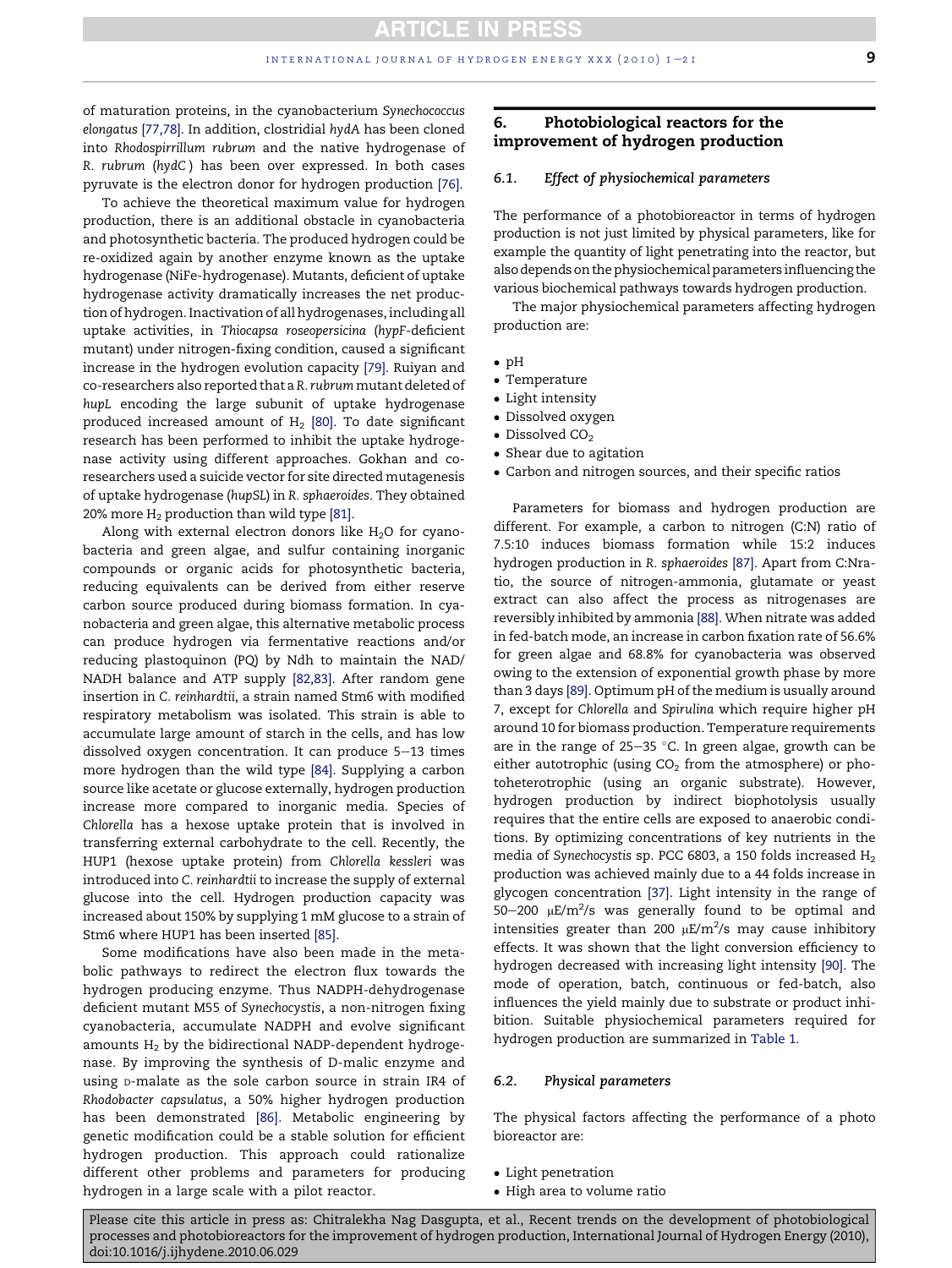- Temperature control
- Transparency and durability of the material of construction
- Gas exchange
- Agitation system

## 6.3. Types of existing photobioreactors

Based on the mode of operation the bioreactors used for biomass production and/or hydrogen production can be broadly classified into batch, continuous and fed-batch. There are various types of photobioreactors designed and tested for biomass production and few have been successful in large scale operation.

The photobioreactors can be broadly classified into two major types:

- i) Open system: raceway ponds, lakes etc.
- ii) Closed system: Tubular, flat plate, conical, pyramidal, fermentor etc.

The schematic representation of the various photobioreactor configurations are shown in Fig. 3.

## 6.3.1. Closed system

Open pond systems are suitable only for biomass production. They cannot provide the anaerobic conditions required in case of hydrogen production, and offer poor possibilities to control parameters like temperature, pH, and nutrient concentrations. It has been found that in certain closed systems the amount of biomass produced was about three times of that obtained with open systems [\[91,92\]](#page-19-0) which reduces harvesting costs. The degree of control in closed systems is very high and it is possible to control crucial parameters that influence the culture to produce either biomass or hydrogen. The various types of closed system geometries are compared in [Table 5](#page-11-0).

6.3.1.1. Tubular reactors. The tubular reactors are of different configurations falling under the following major categories [\[92\]](#page-19-0): i) simple airlift and bubble column (vertical type) agitated by bubbling  $CO<sub>2</sub>$ , ii) horizontal tubular reactor in which the light harvesting and gas exchange units are separated, iii) helical tubular reactor in which the material of construction is transparent and flexible and is coiled in a desired fashion, and iv) a-shaped reactors.

6.3.1.1.1. Vertical tubular reactors (VTR). The airlift and bubble column reactors fall under this category. It consists of vertical transparent tubes (polyethylene or glass tubes) in which the agitation is achieved with the help of bubbling at the bottom. Airlift bioreactor possesses good mixing properties while bubble column configuration has efficient aeration without any internal constructions. In few bioreactors the bubbling is done by sparging from the sides. Supply of  $CO<sub>2</sub>$  and removal of  $O<sub>2</sub>$  is very efficient in this type of reactors. The advantages include low material cost, high transparency, high area to volume ratio, biomass productivity and low contamination risk. Usage of such systems with various capacities and modifications to overcome practical difficulties for biomass production have been reported [\[93,94\]](#page-19-0). Miron et al. studied the hydrodynamics and mass transfer in bubble column, split



Fig.  $3$  – Schematic representation of the different photobioreactors for biomass and hydrogen production.

cylinder airlift and concentric draft tube sparged airlift reactors for Phaeodactylum tricornutum. In all the three bioreactors a biomass concentration of 4 kg  $m^{-3}$  was achieved with a specific growth rate of 0.022  $h^{-1}$  [\[95\]](#page-19-0).

The major drawbacks in scaling up are fragility, gas transfer at the top regions of the reactors temperature control and gas holdup. Cells are carried along with the bubbles and face high shear when the bubble bursts [\[96\]](#page-19-0). Use of vertical tubular reactors for the hydrogen production stage is challenged by the type of agitation system, in which the bubbling of an inert gas will dilute the stream of hydrogen. With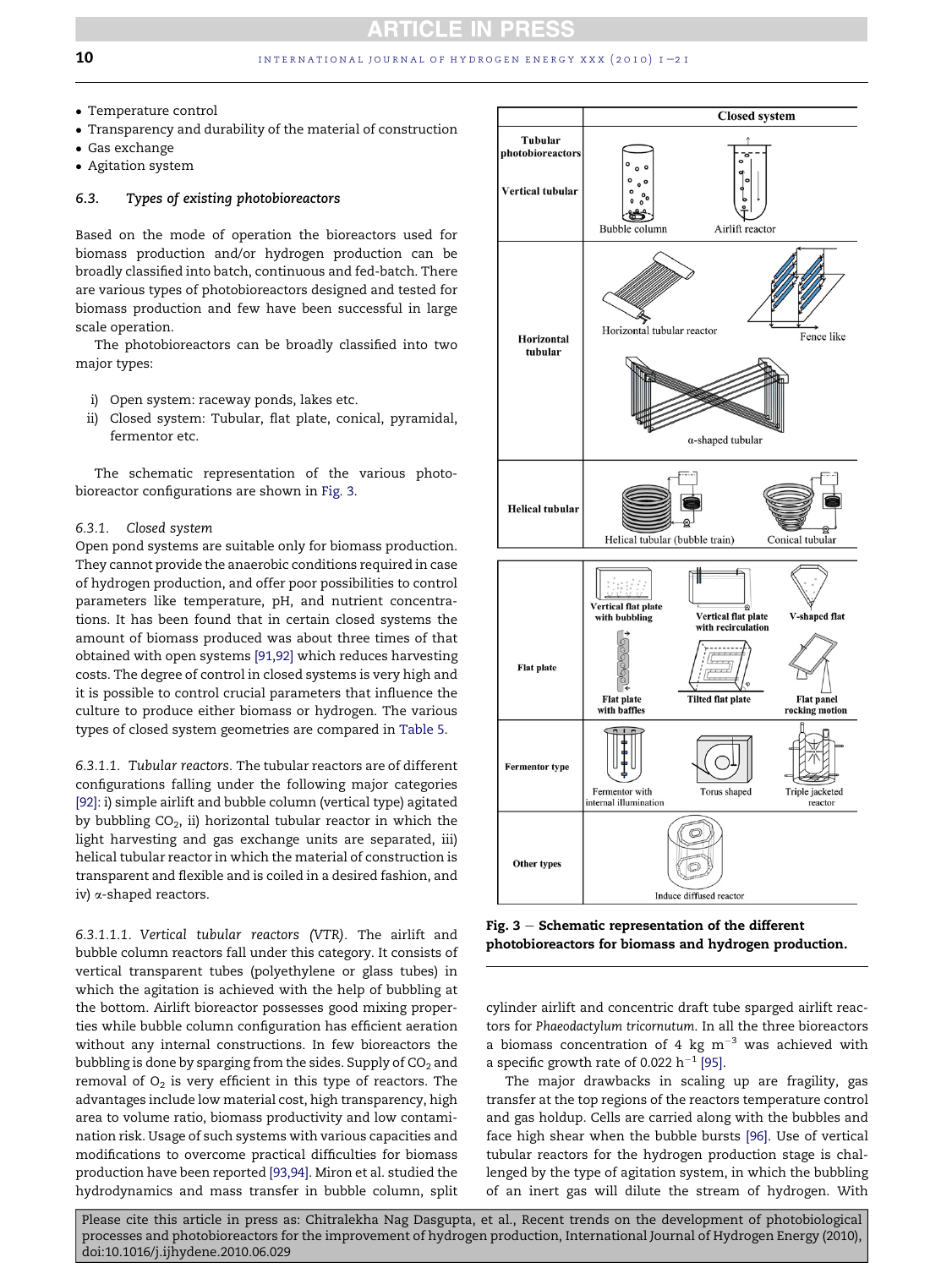continuous argon circulation a light conversion efficiency of 1.1% was reached in a column photobioreactor operated in semicontinuous mode [\[43\]](#page-17-0). Although recirculation of hydrogen produced is a suggested solution [\[97\]](#page-19-0) but the effect of activation of uptake hydrogenase and feedback inhibition of hydrogen which affect the net yield and thus the efficiency of the system should be taken into account.

6.3.1.1.2. Horizontal tubular reactors (HTR). Horizontal tubular reactors are widely used for their orientation towards sunlight that results in high light conversion efficiency. The gas is introduced into the tube connection or via a dedicated gas exchange unit. The various configuration of HTR are long tubular with parallel sets of tubes, looped tubes and near horizontal tubular reactors (NHTR) of which NHTR has been reported for hydrogen production.

The major drawback of this type of reactor is temperature control [\[98\].](#page-19-0) Methods adapted for cooling are described in the temperature control section (below). Oxygen buildup due to photosynthetic activity results in photobleaching and thus reduced photosynthetic efficiency [\[17\].](#page-17-0)

6.3.1.1.3. Near horizontal tubular reactor (NHTR). The NHTR designed by Tredici consists of parallel tubes made of plexiglass connected at the top and bottom ends by tubular plexiglass manifolds and tilted at 5° from the surface [\[99\].](#page-19-0) The elevation helps in reducing gas holdup and improves oxygen removal. With Arthrospira platensis a volumetric productivity of 1.26 g  $L^{-1}$  d<sup>-1</sup> was achieved. With R. capsulatus the hydrogen production rate has been found to be around 3.3 ml  $L^{-1}$  h<sup>-1</sup> [\[100\]](#page-19-0).

6.3.1.1.4. Helical tubular reactors. Helical tubular reactors are constructed by coiling straight tubes made of flexible plastic into three dimensional helical frameworks with a desired inclination. It is externally coupled with a gas exchanger and a heat exchanger. A centrifugal pump is used to drive the feed through the tubes in an ascending fashion. Due to its high area to volume (A/V) ratio, it is possible to achieve photosynthetic efficiency (PE) of up to 6.6% with a volumetric productivity of 0.9 g  $L^{-1}$  d<sup>-1</sup> with A. platensis [\[101\].](#page-19-0)

A helical photo bioreactor with  $A/V = 200$  m<sup>-1</sup> was used in two staged hydrogen production using Anabaena azollae with rates of up to 13 ml L $^{-1}\mathrm{h}^{-1}$  hydrogen. Polyurethane foam balls were used to prevent the deposition of the culture in the inner walls (which is known as biofouling) [\[30\].](#page-17-0)

Many modifications of helical framework have been proposed to improve the design and light distribution. It was reported that for a given area 60 $^{\circ}$  cone angle of conical helical layout had the maximal photo-receiving area and photosynthetic efficiency of 6.84% [\[102\]](#page-19-0).

6.3.1.1.5.  $\alpha$ -shaped reactors. The  $\alpha$ -shaped reactor is another type of tubular photo bioreactor designed and constructed based on algal physiology and sunlight [\[103\]](#page-19-0). In this reactor, the culture is lifted 5 m by air to a receiver tank and flows down an inclined PVC tube (2.5 cm ID  $\times$  25 m) to reach another set of air riser tubes and the process repeated for the next set of tubes. The unidirectional and high liquid flow rate occur at relatively low air flow rates and resulted in biomass

concentration of about 10 gDW  $L^{-1}$ . This reactor design comprises of all the basic requirements for hydrogen production. If needed, hydrogen production in large scale can be achieved by replacing air with an inert gas in the system.

6.3.1.2. Flat plate reactors. Flat plate reactors are of special interest due to their high A/V ratio when the thickness is minimal [\[92\]](#page-19-0). The orientation of the plates is either vertical (transparent sides facing east-west), tilted (north-south), or horizontal. In large scale production, several plates are arranged parallel over an area. The flat plate reactors are characterized by an open gas transfer area thus reducing the need for a dedicated degassing unit. In a comparison between the different types of outdoor reactors by Tredici and Zittelli [\[101\]](#page-19-0), it was hypothesized that the better performance of the flat plate reactors (1.93 g  $L^{-1}$  d<sup>-1</sup> and 5.30% PE) was due to lack of susceptibility to the orthogonal rays during midday that cause light saturation effects on the culture. Vertical flat plate reactors can be divided into three generations. The first generation comprised of transparent sheets sandwiching a frame while the second generation was distinguished by alveolar panels. The flat plate airlift reactor of Subitec GmbH [\(http://www.subitec.com/technik.html](http://www.subitec.com/technik.html)) consisting of two deep-drawing film half-shells welded together to form internal static mixers is considered to be the third generation. The mixing is usually achieved by bubbling air from the nozzles at the bottom or from the sides. The rate of mixing exerts little influence on the productivity and photosynthetic efficiency in low density cultures while it has great impact in high density cultures for efficient utilization of light. It should be noted that when the mixing rate is too low maximum utilization of light is affected while higher rates result in cell damage [\[104\].](#page-19-0) A V-shaped flat panel reactor has a very high mixing rate and very low shear stress owing to its engineering features eliminating escape corners, providing low shear and lack of cell adhesion to the walls of the reactor [\[7\]](#page-16-0). It was a design based on a model on fluidized bed reactors. A polysaccharide concentration of 25.96 g  $L^{-1}$  was achieved with P. cruentum.

In the case of these bioreactors being used in hydrogen production, mixing is achieved by recirculation of the evolved gas [\[97,105\]](#page-19-0).

A 6.5 L capacity flat plate solar bioreactor with temperature control, tilted 30 $^{\circ}$  to the horizontal and facing south was used for hydrogen production in outdoor [\[106\]](#page-19-0). A maximum rate of 10 ml H<sub>2</sub> L<sup>-1</sup> h<sup>-1</sup> was achieved in outdoor illumination. Another vertical flat plate photo bioreactor of Zhang et al. consists of baffles to improve the agitation [\[107\]](#page-19-0).

6.3.1.3. Alveolar panels. The modular flat panel photo bioreactor (vertical alveolar plates) with A/V ratio of 80  $\mathrm{m}^{-1}$  was reported for mass cultivation of A. azollae and Spirulina platensis [\[108](#page-19-0)-[110\]](#page-19-0). These bioreactors are constructed with transparent PVC or polycarbonate sheets that are internally portioned to form rectangular channels called alveoli. The major disadvantage of this system is the oxygen buildup due to high photosynthetic activity. The use of alveolar panels with internal or external gas exchange has also been mentioned for hydrogen production [\[98\]](#page-19-0). Unlike tubular reactors the alveolar plates do not achieve light dilution (unless placed at high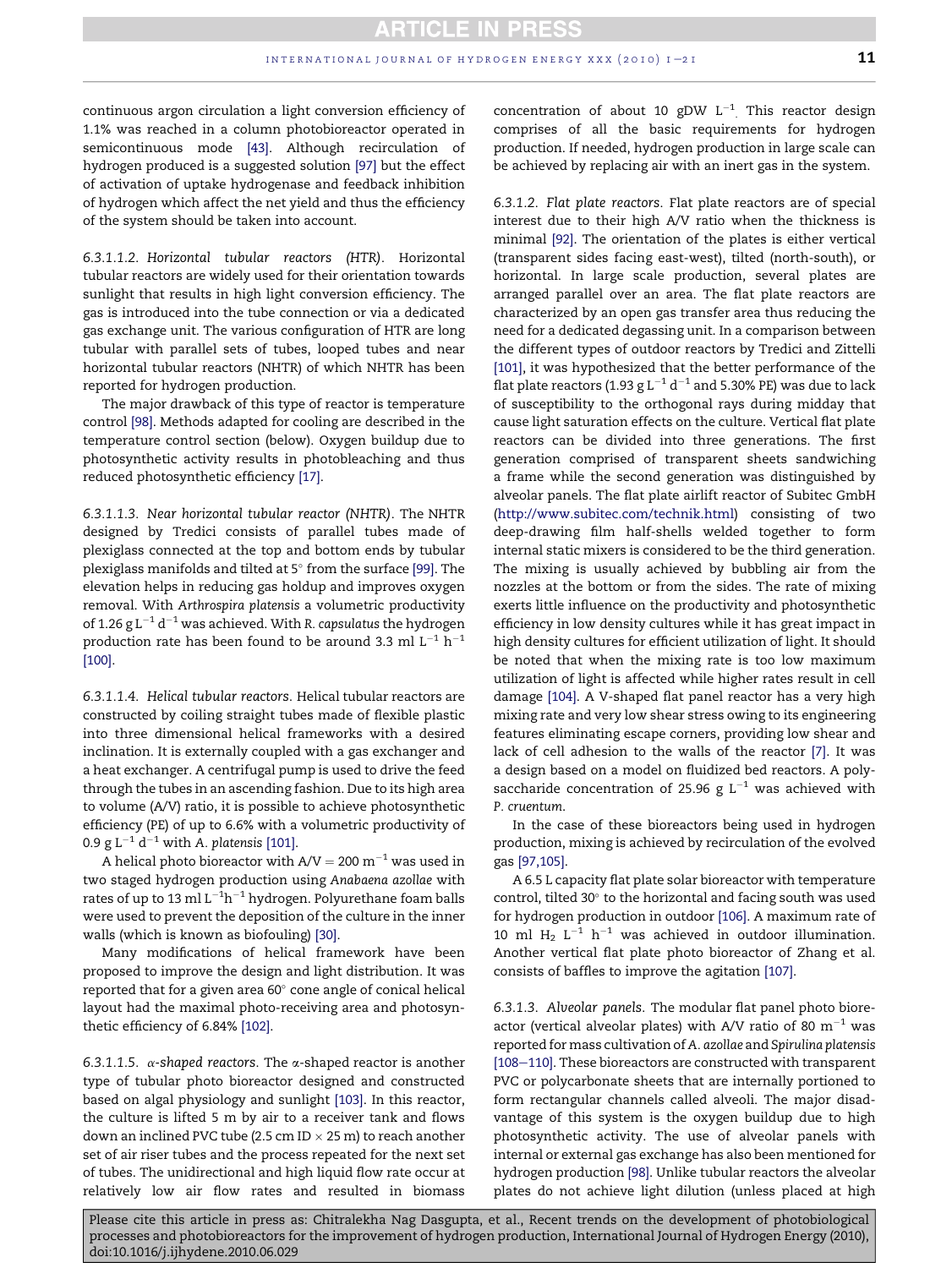<span id="page-11-0"></span>

| Type of photo<br>bioreactor                            | S/V ratio | Agitation system                                      | Temperature<br>Control                     | Gas exchange                                              | Advantages                                                                                    | Disadvantages                                                                                                  | References     |
|--------------------------------------------------------|-----------|-------------------------------------------------------|--------------------------------------------|-----------------------------------------------------------|-----------------------------------------------------------------------------------------------|----------------------------------------------------------------------------------------------------------------|----------------|
| Tubular reactors<br>Vertical tubular                   | Small     | Airlift, bubble<br>column                             |                                            | Open gas exchange<br>at headspace                         | Good mixing,<br>efficient CO <sub>2</sub> supply<br>and $O2$ removal                          | Scale up is limited,<br>major light is<br>reflected due to<br>angle                                            | [93, 4]        |
| Horizontal tubular                                     | Large     | Recirculation with<br>diaphragm/<br>mechanical pumps  | Shading,<br>overlapping, water<br>spraying | Injection into feed,<br>and dedicated<br>degassing units  | Adequate angle<br>towards sunlight,                                                           | High shear due to<br>pumps, risks of $O2$<br>buildup, biofouling,<br>separate gas<br>exchange unit<br>required | [17, 98, 99]   |
| Helical tubular                                        | Large     | Centrifugal pumps                                     | Heat exchanger                             | -do-                                                      | High S/V, easy scale<br>up by increasing the<br>number of units                               | $O2$ buildup, separate<br>gas exchange,<br>pumps exert more<br>shear, cell debris<br>accumulate inside         | [30, 102]      |
| a-shaped reactor                                       | Large     | Airlift                                               | $-do-$                                     | Injection in the<br>vertical units and<br>degassed at top | High unidirectional<br>flow rate with low air<br>flow rate, high S/V                          | Foam formation due<br>to high cell density                                                                     | $[103]$        |
| Flat plate reactors<br>Flat panel bubbled at<br>bottom | Medium    | Bubbling at bottom<br>or from sides,<br>recirculation | Heat exchange coils                        | Bubbling                                                  | Open gas transfer<br>avoids $O2$ buildup                                                      | Shear due to<br>entrainment of cells<br>till bubbles burst                                                     | [101, 104]     |
| V-shaped panel                                         | Medium    | Bubbling                                              | -do-                                       | $-do-$                                                    | Very high mixing<br>rate, low shear                                                           | Agitation system can<br>dilute $H_2$ formed                                                                    | $[7]$          |
| Alveolar panel                                         | Large     | Bubbling                                              | water circulation in<br>lower row          | -do-                                                      | High S/V due to<br>alveolar panels,<br>uniform distribution<br>of light                       | $O2$ buildup, high air<br>flow rates required<br>to move across the<br>channels                                | [99, 108, 109] |
| Flat panel pivoted at<br>centre                        | Medium    | Pulsating motion                                      | Heat exchange coils                        | Degasser                                                  | Good mixing, low<br>shear                                                                     | Scale up is difficult                                                                                          | Unpublished    |
| Floating type<br>bioreactor                            | Medium    | Sea saw motion                                        | No cooling required                        | -do-                                                      | Low energy for<br>operation, good<br>agitation, can be<br>installed on lakes<br>and sea floor |                                                                                                                | $[44]$         |
| Fermentor type with<br>internal/external<br>lighting   | Small     | Impellers                                             | Heat exchange coils                        | By sparger                                                | high degree of<br>control of various<br>parameters                                            | Light conversion<br>efficiency is less                                                                         | [111]          |
| Torus shaped reactor                                   | Medium    | Marine Impeller                                       | Cooling fans                               | $CO2$ inlet after<br>impeller, outlet at<br>top           | Good mixing<br>conditions owing to<br>shape avoiding dead<br>zones,                           |                                                                                                                | [8, 112]       |

e[2 1](http://dx.doi.org/10.1016/j.ijhydene.2010.06.029) 12 INTERNATIONAL JOURNAL OF HYDROGEN ENERGY XXX (2010) I-21 [international journal of hydrogen energy xxx \(2010\) 1](http://dx.doi.org/10.1016/j.ijhydene.2010.06.029) ARTICLE IN PRESS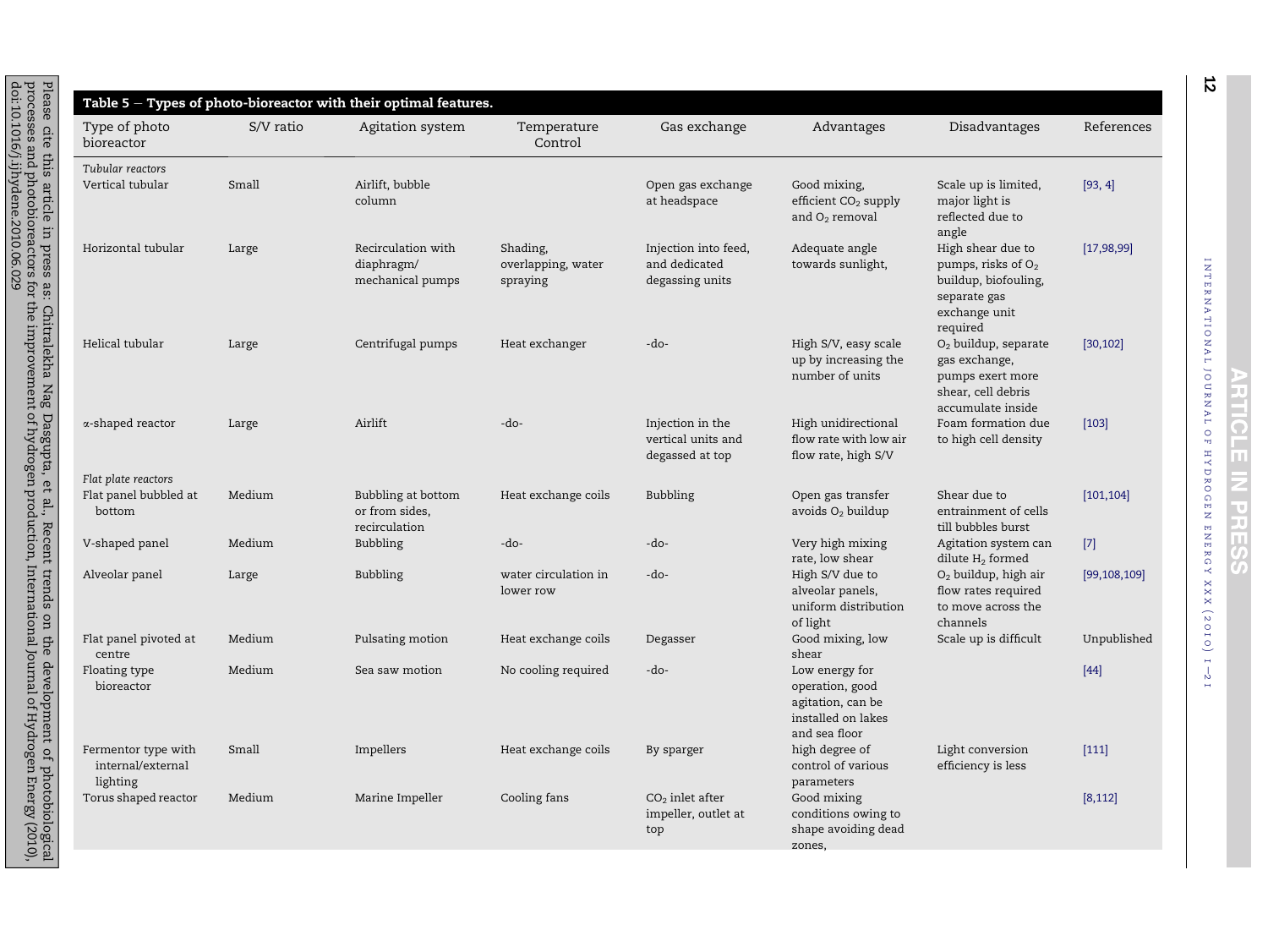| jacketed with<br>lighting from<br>innermost<br>Annular triple | Medium | Magnetic stirrer | Outer water jacket       | Open gas exchange | temperature control,<br>open gas exchange<br>Good S/V and | Scaling up is<br>difficult, Biofouling | $\overline{\mathbb{P}}$ |
|---------------------------------------------------------------|--------|------------------|--------------------------|-------------------|-----------------------------------------------------------|----------------------------------------|-------------------------|
| Induced diffused PBR<br>chamber                               | Large  | Not required     | $\overline{\phantom{a}}$ | I                 | achievable due to<br>Greater thickness                    | Material costs                         | [12, 13]                |
|                                                               |        |                  |                          |                   |                                                           |                                        |                         |

inclination to the horizontal), thus cultures suffer from light saturation and from photoinhibition.

6.3.1.4. Flat plate reactors with rocking motion. The use of flat plate reactors for hydrogen production is limited by the poor agitation achieved with recirculation systems. To overcome the problem of agitation the flat plate reactor has been mounted on a stand and gave it a rocking motion with the help of motor with eccentric cam motion. 2 rpm can provide sufficient agitation (unpublished work of the authors). The type of agitation in the system is found to a pulsation motion at greater tilting angles. The system is completely balanced and hence requires very low energy for the movement of the entire reactor.

A floating type of reactor which consists of a moving bed on a triangular roof and having see-saw type of motion constructed on sea or lakes and agitated by the motion of the waves was reported for hydrogen production using Rhodopseudomonas palustris strain R-1 [\[44\]](#page-17-0). Although the light conversion efficiency is low (0.308%), this reactor is very innovative and the water surrounding provides the temperature control.

6.3.1.5. Fermentor type of reactors. Commercial bioreactors for heterotrophic organisms have been modified and used as photobioreactors. In controlled bioreactors, every parameter can be monitored and controlled precisely with higher degree compared to other reactor types. It is mainly used for optimization studies and their scaling up is limited due to low A/V ratio. For very large volumes, illumination is provided internally [\[111\].](#page-19-0) Agitation is provided with the help of an impeller (marine or ribbon type) or a magnetic stirrer (in smaller units). It offers open gas exchange but have many restrictions towards scaling up.

#### 6.3.1.6. Other reactors geometries.

6.3.1.6.1. Torus shaped reactor. The torus shaped reactor build at Legrand's lab is an innovative tool for methodical optimization of  $H_2$  production using photosynthetic microorganisms. It consists of a marine impeller that produces a three dimensional swirling action. It is fully automated and can be operated in batch and continuous modes. The light is provided externally by tubes placed parallel to the illuminated surface [\[8,112\].](#page-16-0)

6.3.1.6.2. Annular triple jacketed reactor. The annular triple jacketed reactor consists of three concentric chambers. Fluorescent bulbs are inserted in the innermost chamber [\[9\].](#page-16-0) Surrounding this is the culture chamber agitated with the help of a magnetic stirrer. Temperature is controlled by circulating water in the outermost chamber. The reactor has a high A/V ratio and a light conversion efficiency of 3.7% was achieved for hydrogen production using R. sphaeroides O.U.001. Similar annular reactor involving Anabaena variabilis PK84 resulted in a light conversion efficiency of 1% [\[113\].](#page-19-0)

6.3.1.6.3. Induced diffused photobioreactor. The main design criterion of the photobioreactors is to maximize the A/V ratio. Due to this, the thickness of the reactor is small and hence economically not feasible. Reda et al. [\[12\]](#page-17-0) introduced the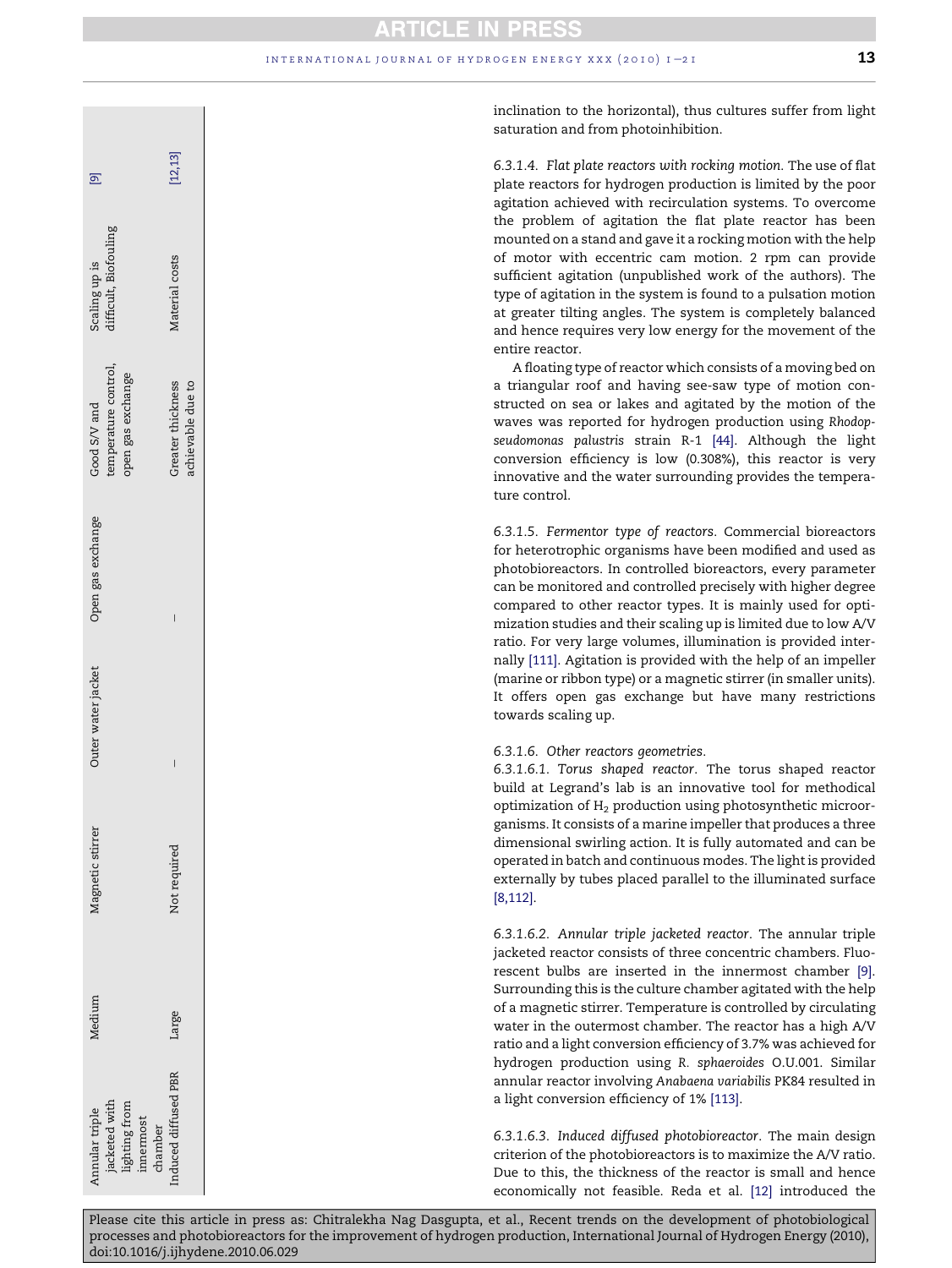concept of induced and diffused photo bioreactor (IDPBR) for distributing the light homogenously inside the bioreactor. It consists of two parts, first a diffusion plate made of two transparent polyacrylate (PMMA) sheets. One of the sheets is treated with dot printing on one side for diffusion of light. A reflection sheet (PET) is placed on the printed surface and fastened tightly between the two plates to make up the diffusion plate. A maximum light energy conversion to  $H_2$  of about 9.23% has been reported for this type of photobioreactors [\[12,13\].](#page-17-0)

#### 6.4. Design criterion

#### 6.4.1. Surface area to volume (A/V) ratio

The A/V ratio is the major concern which determines the amount of light (which is the limiting factor) entering the system per unit volume of the reactor. The higher the A/V ratio, the higher the cell concentration and greater will be the volumetric productivity. Reactors with same volume but different A/V ratios were evaluated for biomass productivity [\[100\]](#page-19-0). It was seen that the photosynthetic photon flux density (PPFD) at the surface of the culture was significantly lower for reactors with higher A/V ratios as the impinging radiation was distributed over greater surface area. This resulted in 18% higher volumetric productivity in flat reactor than the curved chamber.

#### 6.4.2. Mass transfer of  $CO<sub>2</sub>$

Algae and cyanobacteria require inorganic carbon for biomass production. In aqueous environment inorganic carbon exists as CO<sub>2</sub> (aq), H<sub>2</sub>CO<sub>3</sub>, HCO<sub>3</sub> and CO<sub>3</sub> depending on pH and temperature [\[114\]](#page-19-0). Although HCO $_3^-$  is easily absorbed by the cells, it is a poor carbon source compared to  $CO<sub>2</sub>$  [\[115\]](#page-19-0). When  $CO<sub>2</sub>$  is injected into the reactor, mass transfer takes place, the rate of which is proportional to the concentration gradient. The limiting factor in this process is the resistance to diffusion of  $CO<sub>2</sub>$  across the gas-liquid film and the liquid film at the microbial surface. Mathematically the rate of mass transfer  $CO<sub>2</sub> (N<sub>CO<sub>2</sub></sub>)$  is given by

$$
N_{\text{CO}_2} = k_{\text{L}} a \Big( C_{\text{CO}_2}^* - C_{\text{CO}_2} \Big) \tag{7}
$$

where  $k<sub>L</sub>$  is the liquid-phase mass transfer coefficient,  $a$  is the specific area available for mass transfer,  $C_{CO2}^*$  is the saturation concentration of  $CO<sub>2</sub>$  in the liquid phase, and  $C<sub>CO2</sub>$  is the concentration of  $CO<sub>2</sub>$  in the bulk of culture medium. The mass transfer coefficient  $k<sub>L</sub>a$  is influenced by parameters like metabolite profile, bubble size, gas and liquid flow rate and the concentration of  $CO<sub>2</sub>$  (% v/v) in the sparged gas. The value of  $k<sub>L</sub>a$  for different reactors for a given superficial gas velocity and % v/v  $CO<sub>2</sub>$  and their interrelationship are available  $[116 - 120]$  $[116 - 120]$ .

## 6.4.3. O<sub>2</sub> removal

Oxygen evolution during photosynthesis causes toxic effects like photobleaching and even inhibition of photosynthesis. Hence it is necessary that an efficient degassing system should be present. Accumulation of  $O<sub>2</sub>$  is a serious problem in reactors with high A/V ratio. It is necessary to have a separate degassing unit in which the distance between the entrance

and exit is such that even smallest bubbles can disengage.  $O<sub>2</sub>$ removal is not of major concern in flat plate, airlift and bubble column reactors. A high performance gas-liquid transmission device described for enclosed flat plate Spirulina culture system claims to satisfy the demand for carbon supplement and excessive oxygen removal [\[121\]](#page-19-0). In reactors during hydrogen production, degassing is only necessary when the  $O<sub>2</sub>$  production (due to basal activity of PSII) is higher than respiration.

#### 6.4.4. Mixing

Mixing ensure the homogenous distribution of nutrients and avoids light and temperature gradients across the bioreactor. The flashing light effect provided by movement between light to dark zones has been found to be essential for higher biomass productivity [\[122\]](#page-19-0). Inadequate mixing will result in settling of biomass, stagnant or dead zones, cell aggregation and formation of multiphase system thus affecting the mass transfer rate. The different types of mixing systems are pumping, mechanical stirring and airlift type. The pumps used for recirculation cause larger shear forces which are lethal to the cells. It is learnt that the degree of stress in the centrifugal and rotary displacement pumps is proportional to the rotational speed [\[105\].](#page-19-0) In mechanical stirring, shear is maximum in the area surrounding the impeller. Bubble column reactors offer the minimum stress. The cell damage associated with bubbling are: (i) cell interactions with bubble generation at the sparger, (ii) cell interactions with bubbles coalescing and breaking up in the region of bubble rise; and (iii) cell interactions with bubbles at the air-medium interface [\[96,123\].](#page-19-0)

Mixing can be improved by using horizontal and vertical baffles in flat plate airlift photobioreactors [\[107\]](#page-19-0). The baffles create a defined circulation path exposing the cells to intermittent light and thus creating a flash light effect. Good mixing is achieved by giving a simple rocking action to the flat panel reactor mounted on a stand (unpublished).

#### 6.4.5. Temperature control

Temperature control is of major concern in closed photobioreactors due to probable overheating. Various methods to keep the temperature low are:

- Overlapping of tubes,
- Evaporative cooling by spraying water on the surface of the tubes,
- Placing the light harvesting unit inside a pool of water, the temperature of which is controlled,
- Regulating the temperature of feed or recirculation stream

The most effective and economical method is when water is sprayed only during overheating and then recycled at the bottom after cooling. It is better suggested to go for thermo tolerant species to avoid problems of overheating.

## 6.4.6. Material of construction

The materials used for construction of photobioreactors play a major role in deciding the establishment and maintenance costs. The property of the materials should be such that it is stable and long lasting. The materials used should have the following characteristics: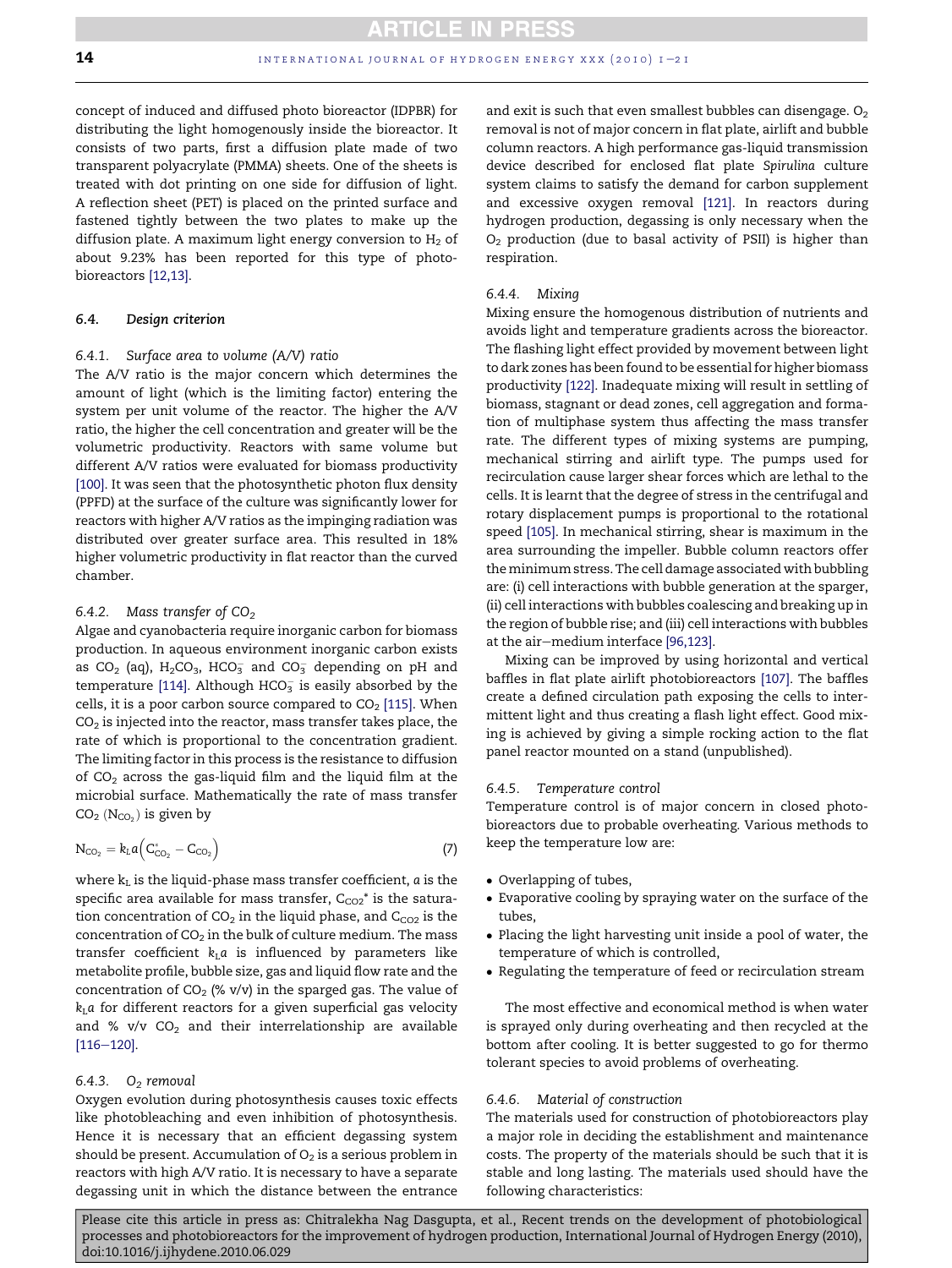- High transparency
- Flexible and durable
- Non toxic
- Resistance to chemicals and metabolites produced by the microorganisms
- Resistance to weathering
- Low cost

It was found that only PMMA and Teflon retained their transparency over months when exposed to natural climatic conditions [\[124\].](#page-20-0) By comparing the properties of the different types of materials (Table 6), it is found that PMMA and PET havemore advantages for bioreactor construction with still PVC remaining an alternate when chemical resistance is of more concern than transparency. It is seen that materials like natural rubber, silicon rubber and polypropylene are found to have toxic effects on S-deprived algal cells [\[125\].](#page-20-0)

## 6.5. Comparison of the performance of the photobioreactors

The performances of the different photobioreactors for biomass production and hydrogen production are compared in the [Tables 7 and 8](#page-15-0). Airlift systems remains as to provide a promising method of agitation as it provides the minimum shear compared to the other types.  $CO<sub>2</sub>$  enriched stream is used in the biomass production stage and recirculation of the evolved gases in airlift mode is effective in a hydrogen production stage. With P. tricornutum, hydrogen and biomass productivities were 1.2 g L $^{-1}$  d $^{-1}$  and 20 g m $^{-2}$  d $^{-1}$  respectively [\[126\]](#page-20-0). It was seen that although the alveolar panels achieved high volumetric productivity of 1.45 g  $\mathsf{L}^{-1}$  d $^{-1}$ , the photosynthetic efficiency is low due to oxygen toxicity at high photosynthetic rate [\[106\]](#page-19-0). A helical tubular reactor offers the highest A/V ratio (200  $\mathrm{m}^{-1}$ ) and is considered to be the most effective, but also possesses some operational difficulties. Biomass productivity of 0.9 g  $L^{-1}$  d<sup>-1</sup> for A. platensis [\[101\]](#page-19-0) and a hydrogen production rate of 13 ml  $L^{-1}$  h<sup>-1</sup> for A. azollae [\[30\]](#page-17-0) are reported for helical tubular reactor. Flat panel reactors are reported to give the greater light conversion efficiency which reduces drastically on increase in thickness in the direction of light. With an A/V ratio of 40  $\mathrm{m}^{-1}$ , a biomass productivity of 1.09 g  $L^{-1}$  d<sup>-1</sup> was achieved using A. platensis. Induced diffused reactors take advantage of the spatial distribution of the light in the deeper regions of the reactor and hence greater reactor thickness are achievable. The efficiency of light conversion to hydrogen is found to be maximum (9.23%) for this bioreactor [\[13\]](#page-17-0). Fermentor type of

| Table $6$ – Materials for construction of photo bioreactors. |                                                                                                                            |                                                                                                                       |                                                                                                                           |
|--------------------------------------------------------------|----------------------------------------------------------------------------------------------------------------------------|-----------------------------------------------------------------------------------------------------------------------|---------------------------------------------------------------------------------------------------------------------------|
| Material                                                     | Properties                                                                                                                 | Advantages                                                                                                            | Disadvantages                                                                                                             |
| Glass                                                        | Density 2.35-2.52 g/cm <sup>3</sup><br>Transparency 95%                                                                    | High transparency,<br>chemical stability,<br>durability                                                               | Fragile, installation costs<br>are high                                                                                   |
| Polymethyl methyl acrylate<br>(PMMA)                         | Mol. Formula $(C_5O_2H_8)_n$<br>Density 1.19 $g/cm3$<br>Melting point 130-140 °C<br>Tranparency 92%                        | Good impact strength than<br>PC & PS, high<br>transmittance, excellent<br>environmental stability                     | Not autoclavable, easily<br>scratched, poor resistance<br>to many solvents                                                |
| Polycarbonate (PC)                                           | Mol. Formula $(C_{16}H_{14}O_3)_n$<br>Density 1.22 g/cm <sup>3</sup><br>Melting point 267 °C<br>Tranparency 92%            | Autoclavable, good impact<br>resistance and optical<br>properties, UV absorbing                                       | Diffusible to gases due to<br>low molecular mass.<br>affected by solvents,<br>ammonia, NaOH and<br>concentrated acids     |
| Polyethylene (PE)                                            | Mol. Formula $(C_2H_4)_n$<br>Density 0.91-0.97 $g/cm3$<br>Melting point 115, 135 °C<br>Tranparency 80-85%                  | Chemically inert, high<br>resistance to acids, alkalis<br>and solvents                                                | Loss of strength and tear<br>resistance on exposure to<br>light and oxygen                                                |
| Polypropylene (PP)                                           | Mol. Formula $(C_3H_6)_n$<br>Density $0.85-0.94$ g/cm <sup>3</sup><br>Melting point 160 °C<br>Tranparency 80%              | Autoclavable, good<br>resistance to fatigue,<br>resistance to corrosion and<br>chemical leaching,                     | Yellowing and loss of<br>transparency on exposure<br>to natural environment                                               |
| Polyvinyl Chloride (PVC)                                     | Mol. Formula $(C_2H_3Cl)_n$<br>Density $1.2 - 1.34$ g/cm <sup>3</sup><br>Melting point 80 °C<br>Tranparency 80%            | Excellent resistance to acids<br>and alkalis, low<br>permeability to gases, high<br>tensile strength, UV<br>resistant | Poor resistance to<br>aldehydes, esters, aromatic<br>and halogenated<br>hydrocarbons and ketones,<br>transmittance is low |
| Polystyrene                                                  | Mol. Formula $(C_8H_8)_n$<br>Density 1.05 g/cm <sup>3</sup><br>Melting point 240 °C                                        | Thermo plastic,                                                                                                       |                                                                                                                           |
| Polyethylene terephthalate<br>(PET)                          | Mol. Formula (C <sub>10</sub> H <sub>8</sub> O <sub>4</sub> ) <sub>n</sub><br>Density 1.37 $g/cm3$<br>Melting point 260 °C | Strong and impact resistant,<br>low permeability to gases,                                                            | Hygroscopic                                                                                                               |
| Polyurethane (transparent)                                   | Mol. Formula $(C_{25}H_{42}N_{2}O_{6})$<br>Density 1.340 g/cm <sup>3</sup><br>Melting point 80 °C                          | High optical transmittance,<br>excellent UV stability (non<br>yellowing)                                              | Cost is high                                                                                                              |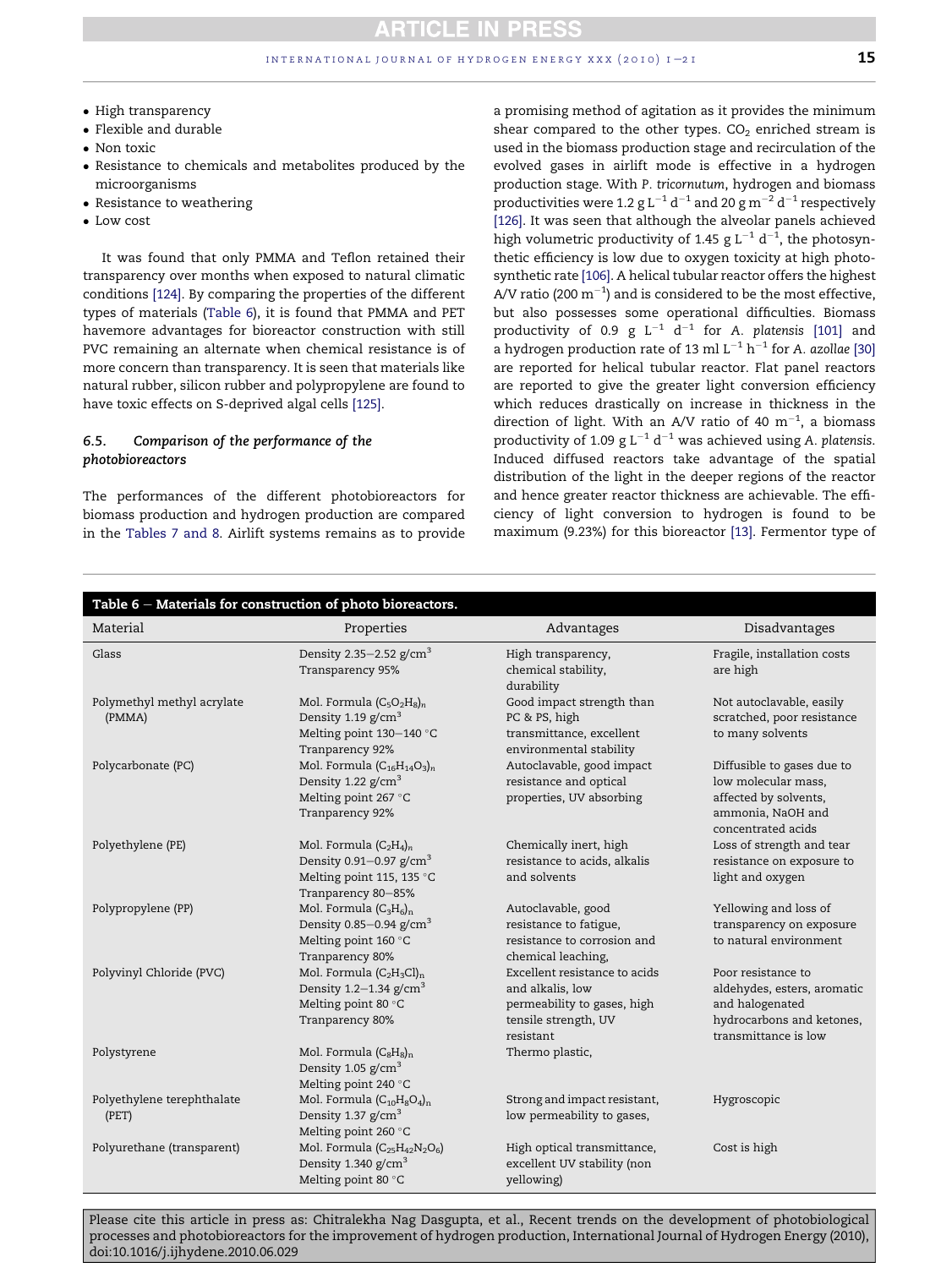<span id="page-15-0"></span>

|                              | Table $7$ – Comparison of performance of reactors with respect to hydrogen production. |                            |                                                   |                                              |                                  |            |
|------------------------------|----------------------------------------------------------------------------------------|----------------------------|---------------------------------------------------|----------------------------------------------|----------------------------------|------------|
| Reactor type                 | Organism                                                                               | Surface to<br>volume ratio | Volumetric<br>productivity<br>$(g L^{-1} d^{-1})$ | Areal<br>productivity<br>$(g m^{-2} d^{-1})$ | Photosynthetic<br>efficiencies % | References |
| Airlift                      | Phaeodactylum<br>tricornutum UTEX<br>640                                               |                            | 1.2                                               | 20                                           |                                  | [126]      |
| Flat plate reactor           | Arthrospira<br>platensis                                                               | 40                         | 1.09                                              |                                              | 4.84                             | $[101]$    |
| Alveolar                     | Nannochloropsis<br>sp.                                                                 | 80                         | 1.45                                              |                                              | 0.48                             | $[108]$    |
| Helical tubular              | A.rthrospira<br>platensis                                                              | 53                         | 0.9                                               |                                              | 6.6                              | $[101]$    |
| Near horizontal<br>tubular   | A.rthrospira<br>platensis                                                              | 70                         | 1.4                                               | 28                                           | 5.6                              | $[101]$    |
| Conical <sup>a</sup> tubular | Chlorella                                                                              |                            | 1.01                                              | 28.3                                         | 6.84                             | $[102]$    |
| a For 60 °C cone angle.      |                                                                                        |                            |                                                   |                                              |                                  |            |

reactors offers the advantage of precise control of physicochemical parameters. Hydrogen production rate was comparatively high with Rhodospirulum ruburum in bioreactors with internal lighting [\[127\]](#page-20-0).

## 6.6. Energy analysis

The net energy ratio (NER) of a system is defined as the ratio of the total energy produced (in terms of biomass and hydrogen) over the energy required for plant operations like mixing, pumping, aeration and cooling.

 $NER = \frac{\sum \text{Energy produced (biomass/hydrogen)}}{\sum \text{Energy initial energy}}$  $\sum$  Energy input $(\operatorname{mixing},\operatorname{aeration},\operatorname{pumping},\operatorname{cooling}$  etc.) (8)

Open pond systems require the minimal energy input only during harvesting while raceway ponds consume energy for the paddle wheels for mixing. Tubular reactors involve pumps for recirculation of media and compressed gas for aeration and additional cooling system. Bubble column and airlift reactor systems are advantageous in mixing only by sparging compressed air while temperature control is achieved by regulating the temperature of the inlet gas. Tubular systems are estimated to have NER  $>$  1 by Burgess and Fernandez-Velasco [\[129\]](#page-20-0). Only raceways ponds are reported to have an NER  $> 1$  by Huesemann and Beneman [\[130\].](#page-20-0) Rodolfi et al. reported the NER > 1 for flat plate reactor (alveolar panels) [\[131\].](#page-20-0) In a revised study it is estimated that the NER for biomass production for second generation

|                                                             |                                     | Table 8 – Comparison of the hydrogen yield and light conversion efficiency to hydrogen in different photobioreactors. |                                    |            |
|-------------------------------------------------------------|-------------------------------------|-----------------------------------------------------------------------------------------------------------------------|------------------------------------|------------|
| Type of photo<br>bioreactor                                 | Organism                            | $H2$ yield                                                                                                            | Light conversion<br>efficiency (%) | References |
| Vertical tubular<br>reactor                                 | Rhodobacter<br>sphaeroides O.U.001  | 20 ml L <sup>-1</sup> h <sup>-1 a</sup>                                                                               | 1.1                                | $[43]$     |
| Annular triple<br>jacketed                                  | R. sphaeroides O.<br>U.001          | 6.5 ml $L^{-1}$ h <sup>-1</sup>                                                                                       | 3.7                                | $[9]$      |
| Helical tubular<br>reactor (also called<br>as bubble train) | Anabaena azollae                    | 13 ml L <sup>-1</sup> h <sup>-1</sup>                                                                                 |                                    | $[30]$     |
| Near Horizontal<br>tubular reactor                          | Rhodobacter<br>capsulatus (DSM 155) | 3.3 ml $L^{-1}$ h <sup>-1</sup>                                                                                       |                                    | $[100]$    |
| Flat plate tilted solar<br>bioreactor                       | R. sphaeroides O.<br>U.001          | 10 ml L <sup>-1</sup> h <sup>-1 b</sup>                                                                               |                                    | $[106]$    |
| Flat panel with gas<br>recirculation                        | Rhodopseudomonas<br>sp. HCC 2037    | 25 ml $H_2$ $l^{-1}$ $h^{-1}$                                                                                         |                                    | $[97]$     |
| Fermentor type                                              | Rhodospirillum<br>rubrum            |                                                                                                                       | 8.67                               | [127]      |
| Induced diffuse PBR                                         | R. sphaeroides RV                   | 5.03 mM $H2/mM$<br>lactate                                                                                            | 9.23                               | $[41]$     |
| Floating type PBR                                           | Rhodopseudomonas<br>palustris R-1   | 10–12 ml $L^{-1}$ h <sup>-1</sup>                                                                                     | 0.308                              | $[44]$     |

a Calculated by Akkerman [\[128\].](#page-20-0)

b Maximum rate of hydrogen production.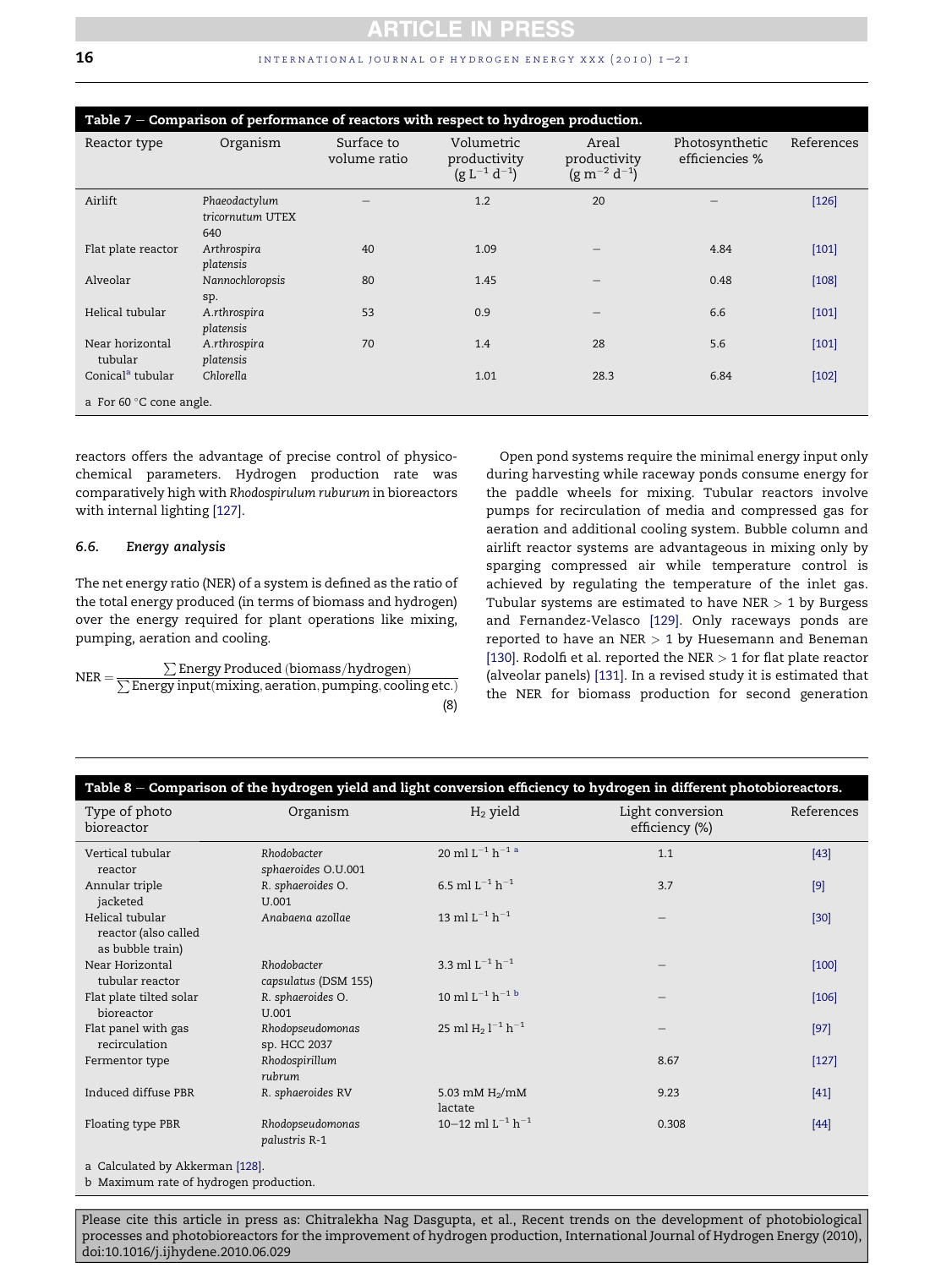<span id="page-16-0"></span>flat-plate bioreactor (alveolar panels) is 4.51, 8.34 for raceway ponds and 0.20 for horizontal tubular reactor [\[132\].](#page-20-0)

Burgess and Fernandez-Velasco estimated the NER of tubular photobioreactor for production of  $H_2$  by microalgae [\[129\]](#page-20-0). For a hypothetical microalgal  $H_2$  generation efficiency of 5% the estimated NER is  $\sim$  6 for low density polyethylene film and glass. The floating type of reactor requires no external energy for agitation [\[44\]](#page-17-0). Hence, it is expected to have an  $NER > 1$  for hydrogen production if the light conversion efficiency to hydrogen can be improved.

## 7. Conclusion

Hydrogen production using photobiological systems has the potential to become an effective method of gaseous energy recovery. To establish biohydrogen as a future clean energy carrier more innovative research needs to be performed to improve the efficiency of the organisms, as well as to provide optimum culture conditions by improving the effectiveness of the photobioreactors.

Photobiological hydrogen production can among other factors become limited by the light penetration which influences the photo-conversion efficiency. While a major focus is on increasing the A/V ratio, much importance is also given to reduce the pigment and chlorophyll content of the organisms in order to tackle the issue. A helical tubular reactor offers the highest A/V ratio which is reported to be an important parameter for the improvement of light conversion efficiency. Flat panel reactors are reported to give the maximum light conversion efficiencies. Induced diffused reactors take advantage of the spatial distribution of the light in the deeper regions of the reactor. Marine type impellers were also shown to offer good agitation owing to the geometry of reactors such as the torus shaped one. The organisms used for hydrogen production are highly temperature sensitive. Out of the various methods for temperature control, evaporative cooling and recirculation of water are found to be effective and economical in large scale operation. Another factor affecting the performance of the reactors is the type of gas exchange systems that can remove the oxygen buildup and allows for collection of the evolving gases. Thereby whatever the organism, method and technique, the ultimate goal is to produce hydrogen in large scale that should be cost effective and economic to compete with fossil fuels.

It is evident that the airlift system in combination with other bioreactors (helical and flat plate) is most suitable for achieving both high  $CO<sub>2</sub>$  sequestration and hydrogen production.

## 8. Future scope

In order to make the photobiological hydrogen production process more economic the following points require immediate attention:

i) Feasible temperature control and agitation system in photobioreactor.

- ii) Use of mixed microbial consortium for better utilization of solar spectrum,
- iii) More exploration on metabolic engineering of the organisms that improves light penetration and yield which influences the overall performance of the photobioreactor.
- iv) Reactor performances with same volume but different A/V ratios for a given organism for hydrogen production may be explored.

## Acknowledgements

The authors wish to thank the financial support by the Nordic Energy Research Program (project BioH2), and the Royal Norwegian Embassy in New Delhi, India (project BioCO<sub>2</sub>) and Defence Research and Development Organization, Govt. of India (project Photofermentation).

## references

- [1] Gaffron H, Rubin J. Fermentative and photochemical production of hydrogen in algae. J Gen Physiol 1942;26:  $219 - 40.$
- [2] Spruit CJP. Simultaneous photoproduction of hydrogen and oxygen by Chlorella. Mededel Landbouwhogeschool (Wageningen/Nederland 1958;58:l-7.
- [3] Kawasugi T, Pedroni P, Miyake M, Toriyama A, Fukunaga S, Takasaki K, et al. RITE biological hydrogen programme. In: Zaborsky OR, editor. Biohydrogen. London: Plenum Press; 1998. p. 501-5.
- [4] Tamagnini P, Axelsson R, Lindberg P, Oxelfelt F, Wunschiers R, Lindblad P. Hydrogenases and hydrogen metabolism of cyanobacteria. Microbiol Mol Biol Rev 2002;  $66:1 - 20.$
- [5] Tamagnini P, Leitão E, Oliveira P, Ferreira D, Pinto F, Harris D, et al. Cyanobacterial hydrogenases: diversity, regulation and applications. FEMS Microbiol Rev 2007;31:  $692 - 720$
- [6] Hankamer B, Lehr F, Rupprecht J, Mussgnug JH, Posten C, Kruse O. Photosynthetic biomass and H2 production by green algae: from bioengineering to bioreactor scale-up. Physiol Plantarum 2007;131:10-21.
- [7] Iqbal M, Grey D, Stepan-Sarkissian F, Fowler MW. A flatsided photobioreactor for continuous culturing microalgae. Aquacult Eng 1993;12:183-90.
- [8] Pottier L, Pruvost J, Deremetz J, Cornet JF, Legrand J, Dussap CG. A fully predictive model for one-dimensional light attenuation by Chlamydomonas reinhardtii in a torus photobioreactor. Biotechnol Bioeng 2005;91:569-82.
- [9] Basak N, Das D. Photofermentative hydrogen production using purple non-sulfur bacteria Rhodobacter sphaeroides O.U.001 in an annular photobioreactor: a case study. Biomass Bioenergy 2009;33:911-9.
- [10] Javanmardian M, Palsson BO. High-density photoautotrophic algal cultures: design, construction, and operation of a novel photobioreactor system. Biotechnol Bioeng 1991;38:1182-9.
- [11] Hirata S, Hayashitani M, Taya M, Tone S. Carbon dioxide fixation in batch culture of Chlorella sp. using a photobioreactor with a sunlight collection device. J Ferment Bioeng 1996;81:470-2.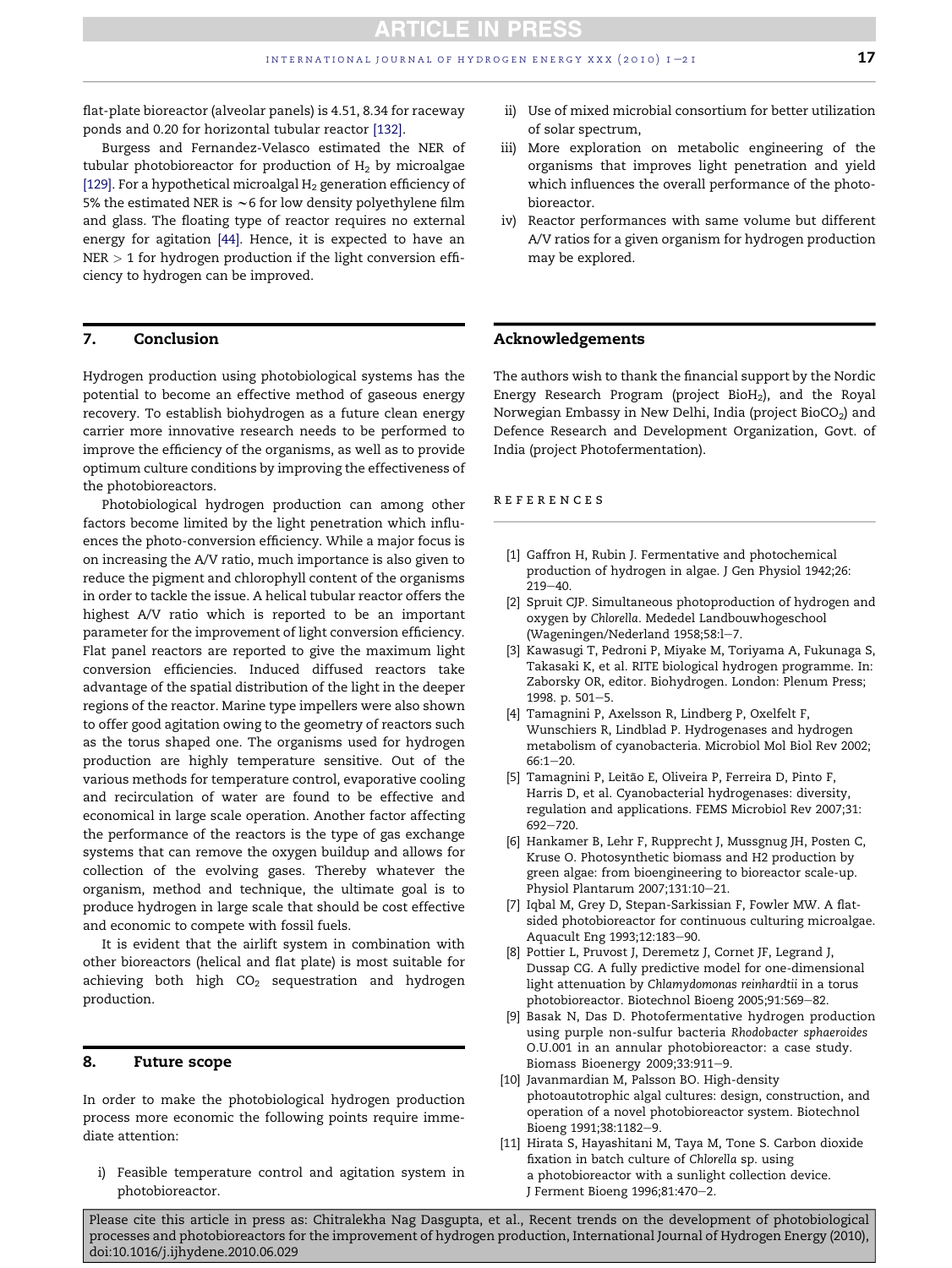- <span id="page-17-0"></span>[12] El-Shishtawy RMA, Kawasaki S, Morimoto M. Biological  $H_2$ production using a novel light-induced and diffused photoreactor. Biotechnol Techniq 1997;11:403-7.
- [13] E1-Shishtawy RMA, Kawasaki S, Morimoto M. Cylindricaltype induced and diffused-photobioreactor. In: Zaborsky OR, editor. Biohydrogen. London: Plenum Press; 1998. p. 353-8.
- [14] Molina GE, Fernandez J, Acien FG, Chisti Y. Tubular photobioreactor design for algal cultures. J Biotechnol 2001;  $92:113 - 31.$
- [15] Asada Y, Miyake J. Photobiological hydrogen production. J Biosci Bioeng 1999;88:1-6.
- [16] Arik T, Gunduz U, Yucel M, Turker L, Sediroglu V, Eroglu I. Photoproduction of hydrogen by Rhodobacter sphaeroides O.U.001. Proceedings of the 11th World Hydrogen Energy Conference, Stuttgart, Germany. 1996; 3:2417-24.
- [17] Miron AS, Gomez AC, Camacho FG, Molina GE, Chisti Y. Comparative evaluation of compact photobioreactors for large-scale monoculture of microalgae. J Biotechnol 1999;70:  $249 - 70.$
- [18] Hu Q, Gutermann H, Richmond A. A flat inclined modular photobioreactor for the outdoor mass cultivation of photoautotrophs. Biotechnol Bioeng 1996;51:51-60.
- [19] Richmond A. Microalgal biotechnology at the turn of the millennium: a personal view. J Appl Phycol 2000;12:441-51.
- [20] Lehr F, Posten C. Closed photo-bioreactors as tools for biofuel production. Curr Opin Biotechnol 2009;20:280-5.
- [21] Bishop NI, Gaffron H. On the interrelation of the mechanisms for oxygen and hydrogen evolution in adapted algae. In: photosynthetic mechanisms of green plants. Nat Acad Sci 1963;1145:441-51.
- [22] Wu LF, Mandrand MA. Microbial hydrogenases: primary structure, classification, signatures and phylogeny. FEMS Microbiol Rev 1993;104:243-70.
- [23] Sasikala K, Ramana CV, Raghuveer RP, Kovacs KL. Anoxygenic phototrophic bacteria: physiology and advances in hydrogen production technology. Adv Appl Microbiol 1993;38:211-95.
- [24] Laurinavichene TV, Fedorov AS, Ghirardi ML, Seibert M, Tsygankov AA. Demonstration of hydrogen photoproduction by immobilized, sulfur-deprived Chlamydomonas reinhardtii cells. Int J Hydrogen Energy 2006;  $31:659-67.$
- [25] Ohta S, Miyamoto K, Miura Y. Hydrogen evolution as a consumption mode of reducing equivalents in green algal fermentation. Plant Physiol 1987;83:1022-6.
- [26] Chader S, Haceneb H, Agathos SN. Study of hydrogen production by three strains of Chlorella isolated from the soil in the Algerian Sahara. Int J Hydrogen Energy 2009;34:  $4941 - 6$
- [27] Guan YF, Deng MC, Yu XJ, Zhang W. Two-stage photobiological production of hydrogen by marine green alga Platymonas subcordiformis. Biochem Eng J 2004;19:69-73.
- [28] Lambert GR, Smith GD. Hydrogen formation by marine Blue-green algae. FEBS Lett 1977;83:159-62.
- [29] Berberoglu H, Jenny J, Laurent P. Effect of nutrient media on photobiological hydrogen production by Anabaena variabilis ATCC 29413. Int J Hydrogen Energy 2008;33:1172-84.
- [30] Tsygankov AA, Hall DO, Liu J, Rao KK. An automated helical photobioreactor incorporating cyanobacteria for continuous hydrogen production. In: Zaborsky OR, editor. Biohydrogen. London: Plenum Press; 1998. p. 431-40.
- [31] Howarth DC, Codd GA. The uptake and production of molecular hydrogen by unicellular cyanobacteria. J Gen Microbiol 1985;131:1561-9.
- [32] Moezelaar R, Bijvank SM, Stal LJ. Fermentation and sulfur reduction in the mat-building cyanobacterium Microcoleus chtonoplastes. Appl Environ Microbiol 1996;62:1752-8.
- [33] Serebryakova LT, Sheremetieva ME, Lindblad P. H<sub>2</sub>-uptake and evolution in the unicellular cyanobacterium Chroococcidiopsis thermalis CALU 758. Plant Physiol Biochem 2000;38:525-30.
- [34] Aoyama K, Uemura I, Miyake J, Asada Y. Fermentative metabolism to produce hydrogen gas and organic compounds in a cyanobacterium, Spirulina platensis. J Ferment Bioeng 1997;83:53-7.
- [35] Heyer H, Stal LJ, Krumbein WE. Simultaneous heterolatic and acetate fermentation in the marine cyanobacterium Oscillatoria limosa incubated anaerobically in the dark. Arch Microbiol 1989;151:558-64.
- [36] Phlips EJ, Mitsui A. Role of light intensity and temperature in the regulation of hydrogen photoproduction by the marine cyanobacterium Oscillatoria sp. strain Miami BG7. Appl Environ Microbiol 1983;45:1212-20.
- [37] Burrows EH, Chaplen FWR, Ely RL. Optimization of media nutrient composition for increased photofermentative hydrogen production by Synechocystis sp. PCC 6803. Int J Hydrogen Energy 2008;33:6092-9.
- [38] Gogotov IN, Zorin NA, Serebriakova LT. Hydrogen production by model systems including hydrogenases from phototrophic bacteria. Int J Hydrogen Energy 1991;16:393-6.
- [39] Ohta Y, Frank J, Mitsui A. Hydrogen production photosynthetic bacteria: effect of environmental factors and substrate specificity of the growth of hydrogenproducing marine photosynthetic bacterium Chromatium sp. Miami PBS 1071. Int J Hydrogen Energy 1981;6:451-60.
- [40] Ooshima H, Takakuwa S, Katsuda T, Okuda M, Shirasawa T, Azuma M, et al. Production of hydrogen by a hydrogenasedeficient mutant of Rhodobacter capsulatus. J Ferment Bioeng 1998;85:470-4.
- [41] El-Shishtawy RMA, Kitajima Y, Otsuka S, Kawasaki S, Morimoto M. Study on the behavior of production and uptake of photobiohydrogen by photosyntheticbacterium Rhodobacter sphaeroides RV. In: Zaborsky OR, editor. Biohydrogen. London: Plenum Press; 1998. p. 117-38.
- [42] Sasaki K. Hydrogen and 5-aminolevulinic acid production by photosynthetic bacteria. In: Zaborsky OR, editor. Biohydrogen. London: Plenum Press; 1998. p. 133-75.
- [43] Eroglu I, Aslan K, Gunduz U, Yucel M, Turker L. Continuous hydrogen production by Rhodobacter sphaeroides O.U. 001. In: Zaborsky OR, editor. Biohydrogen. London: Plenum Press; 1998. p. 143-51.
- [44] Otsuki T, Uchiyama S, Fujiki K, Fukunaga S. Hydrogen production by a floating-type photobioreactor. In: Zaborsky OR, editor. Biohydrogen. London: Plenum Press; 1998. p. 369-74.
- [45] Zurrer H, Bachofen R. Aspects of growth and hydrogen production of the photosynthetic bacterium Rhodospirillum rubrum in continuous culture. Biomass 1982;2:165-74.
- [46] Wykoff DD, Davies JP, Melis A, Grossman AR. The regulation of photosynthetic electron transport during nutrient deprivation in Chlamydomonas reinhardtii. Plant Physiol 1998; 117:129-39.
- [47] Melis A, Zhang L, Forestier M, Ghirardi ML, Seibert M. Sustained photobiological hydrogen gas production upon reversible inactivation of oxygen evolution in the green alga Chlamydomonas reinhardtii. Plant Physiol 2000;122:  $127 - 35$
- [48] Melis A. Green alga hydrogen production: progress, challenges and prospects. Int J Hydrogen Energy 2002;27:  $1217 - 28$
- [49] Kyle DJ, Ohad I, Arntzen CJ. Membrane protein damage and repair: selective loss of a quinone-protein function in chloroplast membranes. Proc Natl Acad Sci U S A 1984;81:  $4070 - 4.$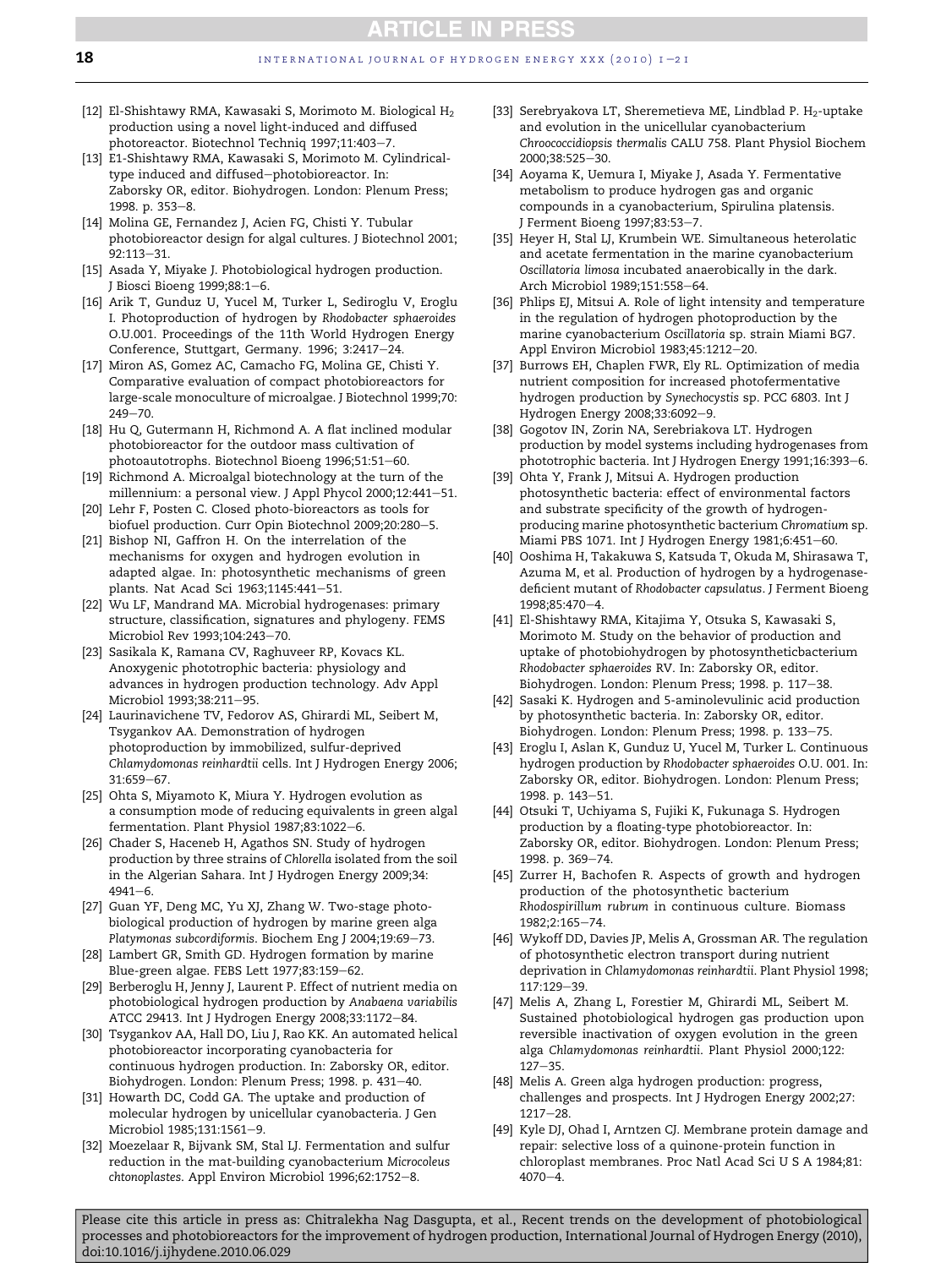## INTERNATIONAL JOURNAL OF HYDROGEN ENERGY XXX (2010)  $1 - 21$  19

- <span id="page-18-0"></span>[50] Happe T, Kaminski A. Differential regulation of the Fe-hydrogenase during anaerobic adaptation in the green alga Chlamydomonas reinhardtii. Eur J Biochem 2002:269:1022-32.
- [51] Forestier M, King P, Zhang L, Posewitz M, Schwarzer S, Happe T, et al. Expression of two [Fe]-hydrogenases in Chlamydomonas reinhardtii under anaerobic conditions. Eur J Biochem 2003;270:2750-8.
- [52] Ghirardi ML, Zhang L, Lee JW, Flynn T, Seibert M, Greenbaum E, et al. Microalgae: a green source of renewable hydrogen. Trends Biotechnol 2000;18:506-11.
- [53] Chen HC, Yokthongwattana K, Newton AJ, Melis A. SulP, a nuclear gene encoding a putative chloroplast-targeted sulfate permease in Chlamydomonas reinhardtii. Planta 2003;  $218:98 - 106.$
- [54] Happe T, Naber JD. Isolation, characterization and N-terminal amino acid sequence of hydrogenase from the green alga Chlamydomonas reinhardtii. Eur J Biochem 1993; 214:475-81.
- [55] Skjånes K, Lindblad P, Muller J. BioCO<sub>2</sub> a multidisciplinary, biological approach using solar energy to capture  $CO<sub>2</sub>$  while producing  $H_2$  and high value products. Biomol Eng 2007;24:  $405 - 13$ .
- [56] Stal LJ, Krumbein WE. Oxygen protection of nitrogenase in the aerobically nitrogen fixing, non-heterocystous cyanobacterium Oscillatoria sp. Arch Microbiol 1985;143:  $72 - 6$ .
- [57] Stal LJ, Krumbein WE. Temporal separation of nitrogen fixation and photosynthesis in the filamentous, non-heterocystous cyanobacterium Oscillatoria sp. Arch Microbiol 1987;149:76-80.
- [58] Koku H, Eroglu I, Gunduz U, Yucel M, Turker L. Aspects of the metabolism of hydrogen production by Rhodobacter sphaeroides. Int J Hydrogen Energy 2002;27:1315-29.
- [59] Das D, Veziroglu TN. Hydrogen production by biological processes a survey of literature. Int J Hydrogen Energy 2001;  $26:13 - 28.$
- [60] Yetis M, Gunduz U, Eroglu I, Yucel M, Turker L. Photoproduction of hydrogen from sugar refinery wastewater by Rhodobacter sphaeroides O.U.001. Int J Hydrogen Energy 2000;25:1035-41.
- [61] Vignais PM, Billoud B. Occurrence, classification, and biological function of hydrogenases: an overview. Chem Rev 2007;107:4206-72.
- [62] Howard JB, Rees DC. Structural basis of biological nitrogen fixation. Chem Rev 1996;96:2965-82.
- [63] Guiral M, Pascale T, Belle V, Aubert C, Leger C, Guigliarelli B, et al. Hyperthermostable and oxygen resistant hydrogenases from a hyperthermophilic bacterium Aquifex aeolicus: physicochemical properties. Int J Hydrogen Energy 2006;31:1424-31.
- [64] Skjanes K, Pinto FL, Lindblad P. Evidence for transcription of three genes with characteristics of hydrogenases in the green alga Chlamydomonas noctigama. Int J Hydrogen Energy 2010;35:1074-88.
- [65] Elrad D, Niyogib KK, Grossmanc AR. A major lightharvesting polypeptide of photosystem II functions in thermal dissipation. Plant Cell 2002;14:1801-16.
- [66] Polle JEW, Kanakagiri S, Melis A. tla1, a DNA insertional transformant of the green alga Chlamydomonas reinhardtii with a truncated light-harvesting chlorophyll antenna size. Planta 2003;217:49-59.
- [67] Bernat G, Waschewski N, Rogner M. Towards efficient hydrogen production: the impact of antenna size and external factors on electron transport dynamics in Synechocystis PCC 6803. Photosynthetic Res 2009;99:205-16.
- [68] Mussgnug JH, Thomas-Hall S, Rupprecht J, Foo A, Klassen V. Engineering photosynthetic light capture: impacts on

improved solar energy to biomass conversion. Plant Biotechnol J 2007;5:802-14.

- [69] Kondo T, Arakawa M, Hirai T, Wakayama T, Hara M, Miyake J. Enhancement of hydrogen production by a photosynthetic bacterium mutant with reduced pigment. J Biosci Bioeng 2002;93:145-50.
- [70] Vasilyeva L, Miyake M, Khatipov E, Wakayama T, Sekine M, Hara M, et al. Enhanced hydrogen production by a mutant of Rhodobacter sphaeroides having an altered light-harvesting system. J Biosci Bioeng 1999;87:619-24.
- [71] Melis A. Photosynthetic  $H_2$  metabolism in Chlamydomonas reinhardtii (unicellular green algae). Planta 2007;226:  $1075 - 86$
- [72] Ruhle T, Hemschemeier A, Melis A, Happe T. A novel screening protocol for the isolation of hydrogen producing Chlamydomonas reinhardtii strains. BMC Plant Biol 2008;8:107.
- [73] Torzillo G, Scomaa A, Faralonia C, Enaa A, Johanningmeierb U. Increased hydrogen photoproduction by means of a sulfur-deprived Chlamydomonas reinhardtii D1 protein mutant. Int J Hydrogen Energy 2009;34:4529-36.
- [74] Xu Q, Yooseph S, Smith HO, Venter CJ. Development of a novel recombinant cyanobacterial system for hydrogen production from water. In: Genomics: GTL program projects. Rockville MD: J. Craig Venter Institute; 2005. p. 64.
- [75] Lee JW, Greenbaum E. A new oxygen sensitivity and its potential application in photosynthetic  $H_2$  production. Appl Biochem Biotechnol 2003;106:303-13.
- [76] Kim EJ, Lee MK, Kim MS, Lee JK. Molecular hydrogen production by nitrogenase of Rhodobacter sphaeroides and by Fe-only hydrogenase of Rhodospirillum rubrum. Int J Hydrogen Energy 2008;33:1516-21.
- [77] Miyake M, Asada Y. Direct electroporation of Clostridial hydrogenase into cyanobacterial cells. Biotechnol Tech 1997;11:787-90.
- [78] Asada Y, Koike Y, Schnackenberg J, Miyake M, Uemura I, Miyake J. Heterologous expression of clostridial hydrogenase in the cyanobacterium Synechococcus PCC7942. Biochim Biophys Acta 2000;1490:269-78.
- [79] Fodor B, Rakhely G, Kovacs AT, Kovacs KL. Transposon mutagenesis in purple sulfur photosynthetic bacteria: identification of hypF, encoding a protein capable of processing [NiFe] hydrogenases in alpha, beta, and gamma subdivisions of the proteobacteria. Appl Env Microbiol 2001; 67:2476-83.
- [80] Ruiyan Z, Di W, Yaoping Z, Jilun Li. Hydrogen production by draTGB hupL double mutant of Rhodospirillum rubrum under different light conditions. Chin Sci Bull 2006;51:2611-8.
- [81] Gokhan K, Ufuk G, Gabor R, Meral Y, Inci E, Kornel LK. Improved hydrogen production by uptake hydrogenase deficient mutant strain of Rhodobacter sphaeroides O.U.001. Int J Hydrogen Energy 2008;33:3056-60.
- [82] Gfeller RP, Gibbs M. Fermentative metabolism of Chlamydomonas reinhardtii. I. Analysis of fermentative products from starch in dark and light. Plant Physiol 1984;  $75:212 - 8$
- [83] Hemschemeier A, Happe T. The exceptional photofermentative hydrogen metabolism of the green alga Chlamydomonas reinhardtii. Biochem Soc Trans 2005;33:  $39 - 41$ .
- [84] Kruse O, Rupprecht J, Bader K, Thomas-Hall S, Schenk PM, Finazzi G, et al. Improved photobiological  $H_2$  production in engineered green algal cells. J Biol Chem 2005;280:34170-7.
- [85] Doebbe A, Rupprecht J, Beckmann J, Mussgnug JH, Hallmann A, Hankamer B. Functional integration of the HUP1 hexose symporter gene into the genome of C. reinhardtii impacts on biological  $H_2$  production. J Biotechnol 2007;131:27-33.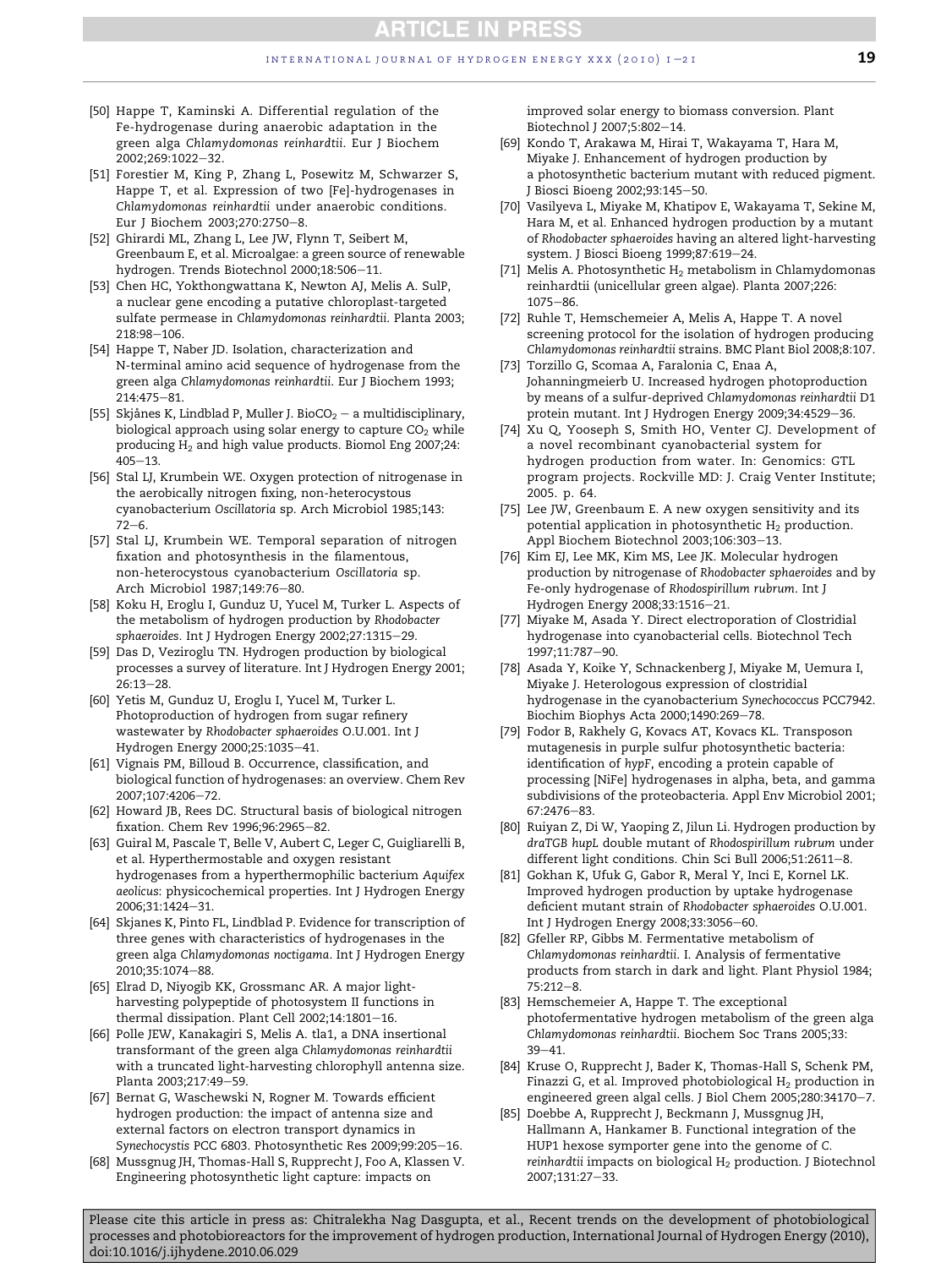- <span id="page-19-0"></span>[86] Vignais PM, Magnin JP, Willison JC. Increasing biohydrogen production by metabolic engineering. Int J Hydrogen Energy 2006;31:1478-83.
- [87] Eroglu I, Aslan K, Gunduz U, Yucel M, Turker L. Substrate consumption rates for hydrogen production by Rhodobacter sphaeroides in a column photobioreactor. J Biotechnol 1999; 70:103-13.
- [88] Oh YK, Seol EH, Kim MS, Parka S. Photoproduction of hydrogen from acetate by a chemoheterotrophic bacterium Rhodopseudomonas palustris P4. Int J Hydrogen Energy 2004; 29:1115-21.
- [89] Jin HF, Lim BR, Lee K. Influence of nitrate feeding on carbon dioxide fixation by microalgae. J Environ Sci Health A 2006; 41:2813-24.
- [90] Nath K, Kumar A, Das D. Hydrogen production by Rhodobacter sphaeroides strain O.U.001 using spent media of Enterobacter cloacae strain DM11. Appl Microbiol Biotechnol 2006:68:533-41.
- [91] Borowitzka MA. Closed algal photobioreactors: design considerations for large-scale systems. J Mar Biotechnol 1996;4:185-91.
- [92] Carvalho AP, Meireles LA, Malcata FX. Microalgal reactors: a review of enclosed system designs and performances. Biotechnol Prog 2006;22:1490-506.
- [93] Martnez-Jeronimo F, Espinosa-Chavez F. A laboratory-scale system for mass culture of freshwater microalgae in polyethylene bags. J Appl Phycol 1994;6:423-5.
- [94] Tredici MR, Rodolfi L. University of Florence, Italy. Reactor for industrial culture of photosynthetic micro-organisms. PCT WO 2004/074423 A2; 2004.
- [95] Miron AS, Camacho FG, Gomez AC, Molina GE, Chisti Y. Bubble column and airlift photobioreactors for algal culture. AIChE 2000;46:1872-87.
- [96] Chalmers JJ. Cells and bubbles in sparged bioreactors. Cytotechnology 1994;15:311-20.
- [97] Hoekema S, Bijmans M, Janssen M, Tramper J, Wijffels RH. A pneumatically agitated flat-panel photobioreactor with gas re-circulation: anaerobic photoheterotrophic cultivation of a purple non-sulfur bacterium. Int J Hydrogen Energy 2002:27:1331-8.
- [98] Richmond A. The challenge confronting industrial microagriculture: high photosynthetic efficiency in largescale reactors. Hydrobiology 1987;151-152:117-21.
- [99] Tredici MR, Zittelli GC, Benemann JR. A tubular integral gas exchange photobioreactor for biological hydrogen production. In: Zaborsky OR, editor. Biohydrogen. London: Plenum Press; 1998. p. 391-401.
- [100] Gebicki J, Modigell M, Schumacher M, Burgb JVD, Roebroeck E. Development of photobioreactors for anoxygenic production of hydrogen by purple bacteria. Chem Eng Trans 2009;18:363-6.
- [101] Tredici MR, Zittelli GC. Efficiency of sunlight utilization: tubular versus flat photobioreactors. Biotechnol Bioeng 1998;57:187-97.
- [102] Morita M, Watanable Y, Saiki H. Investigation of photobioreactor design for enhancing the photosynthetic productivity of microalgae. Biotechnol Bioeng 2000;69:  $693 - 8.$
- [103] Lee YK, Ding SY, Low CS, Chang YC. Design and performance of an a-type tubular photobioreactor for mass cultivation of microalgae. J Appl Phycol 1995;7:47-51.
- [104] Hu Q, Richmond A. Productivity and photosynthetic efficiency of Spirulina platensis as affected by light intensity, algal density and rate of mixing in a flat plate photobioreactor. J Appl Phycol 1996;8:139-45.
- [105] Lee YK. Enclosed bioreactors for the mass cultivation of photosynthetic microorganisms: the future trend. Trends Biotechnol 1986;4:186-9.
- [106] Eroglu I, Tabanoglu A, Gunduz U, Eroglu E, Yucel M. Hydrogen production by Rhodobacter sphaeroides O.U.001 in a flat plate solar bioreactor. Int J Hydrogen Energy 2008;33:  $531 - 41$
- [107] Zhang K, Miyachi S, Kurano N. Evaluation of a vertical flat-plate photobioreactor for outdoor biomass production and carbon dioxide bio-fixation: effects of reactor dimensions, irradiation and cell concentration on the biomass productivity and irradiation utilization efficiency. Appl Microbiol Biotechnol 2001;55:428-33.
- [108] Tredici MR, Carlozzi P, Zittelli GC, Materassi R. A vertical alveolar panel (VAP) for outdoor mass cultivation of microalgae and cyanobacteria. Bioresour Technol 1991;38:  $153 - 9.$
- [109] Tredici MR, Zittelli GC, Biagiolini S, Materassi R. Novel photobioreactor for the mass cultivation of Spirulina sp. Bull Inst Oceanogr; 1993:89-96.
- [110] Tredici MR, Materassi R. From open ponds to vertical alveolar panels: the Italian experience in the development of reactors for the mass cultivation of phototrophic microorganisms. J Appl Phycol 1992;4:221-31.
- [111] Pohl P, Kohlhase M, Martin M. Photobioreactors for the axenic mass cultivation of microalgae. In: Stadler T, Mollion J, Verdus MC, Karamanos Y, Morvan H, Christiaen D, editors. Algal biotechnology. New York: Elsevier; 1988. p. 209-18.
- [112] Fouchard S, Pruvost J, Legrand J. Investigation of  $H_2$ production by microalgae in a fully-controlled photobioreactor. Int J Hydrogen Energy 2008;33:3302-10.
- [113] Liu J, Bukatin VE, Tsygankov AA. Light energy conversion into  $H<sub>2</sub>$  by Anabaena variabilis mutant PK84 dense cultures exposed to nitrogen limitations. Int J Hydrogen Energy 2006;  $31:1591 - 6.$
- [114] Ota M, Kato Y, Watanabe H, Watanabe M, Sato Y, Smith RL, et al. Effect of inorganic carbon on photoautotrophic growth of microalga Chlorococcum littorale. Biotechnol Prog 2009;25:  $492 - 8.$
- [115] Goldman JC, Dennett MR, Riley CB. Inorganic carbon sources and biomass regulation in intensive microalgal cultures. Biotechnol Bioeng 1981;23:995-1014.
- [116] Contreras A, Garcia F, Molina GE, Merchuk J. Interaction between CO<sub>2</sub>-mass transfer, light availability, and hydrodynamic stress in the growth of Phaeodactylum tricornutum in a concentric tube airlift photobioreactor. Biotechnol Bioeng 1998;60:317-25.
- [117] Rubio FC, Fernandez FGA, Perez JAS, Camacho FG, Molina GE. Prediction of dissolved oxygen and carbon dioxide concentration profiles in tubular photobioreactors for microalgal culture. Biotechnol Bioeng 1999;62:71-86.
- [118] Miyamoto K, Wable O, Benemann JR. Vertical tubular reactor for microalgae cultivation. Biotechnol Lett 1988;10:  $703 - 8$
- [119] Ogbonna JC, Soejima T, Tanaka H. Development of efficient large-scale photobioreactors. In: Zaborsky OR, editor. Biohydrogen. London: Plenum Press; 1998. p. 329-43.
- [120] Zhang K, Kurano N, Miyachi S. Optimized aeration by carbon dioxide gas for microalgal production and mass transfer characterization in a vertical flat-plate photobioreactor. Bioprocess Biosyst Eng 2002;25:97-101.
- [121] Su Z, Kang R, Shi S, Cong W, Cai Z. An effective device for gas-liquid oxygen removal in enclosed microalgae culture. Appl Biochem Biotechnol 2010;160:428-37.
- [122] Becker EW. Large-scale cultivation. In: Becker EW, editor. Microalgae: biotechnology and microbiology. New York: Cambridge University Press; 1994. p. 63-171.
- [123] Barbosa MJ, Hadiyanto, Wijffels RH. Overcoming shear stress of microalgae cultures in sparged photobioreactors. Biotechnol Bioeng 2004;85:78-85.